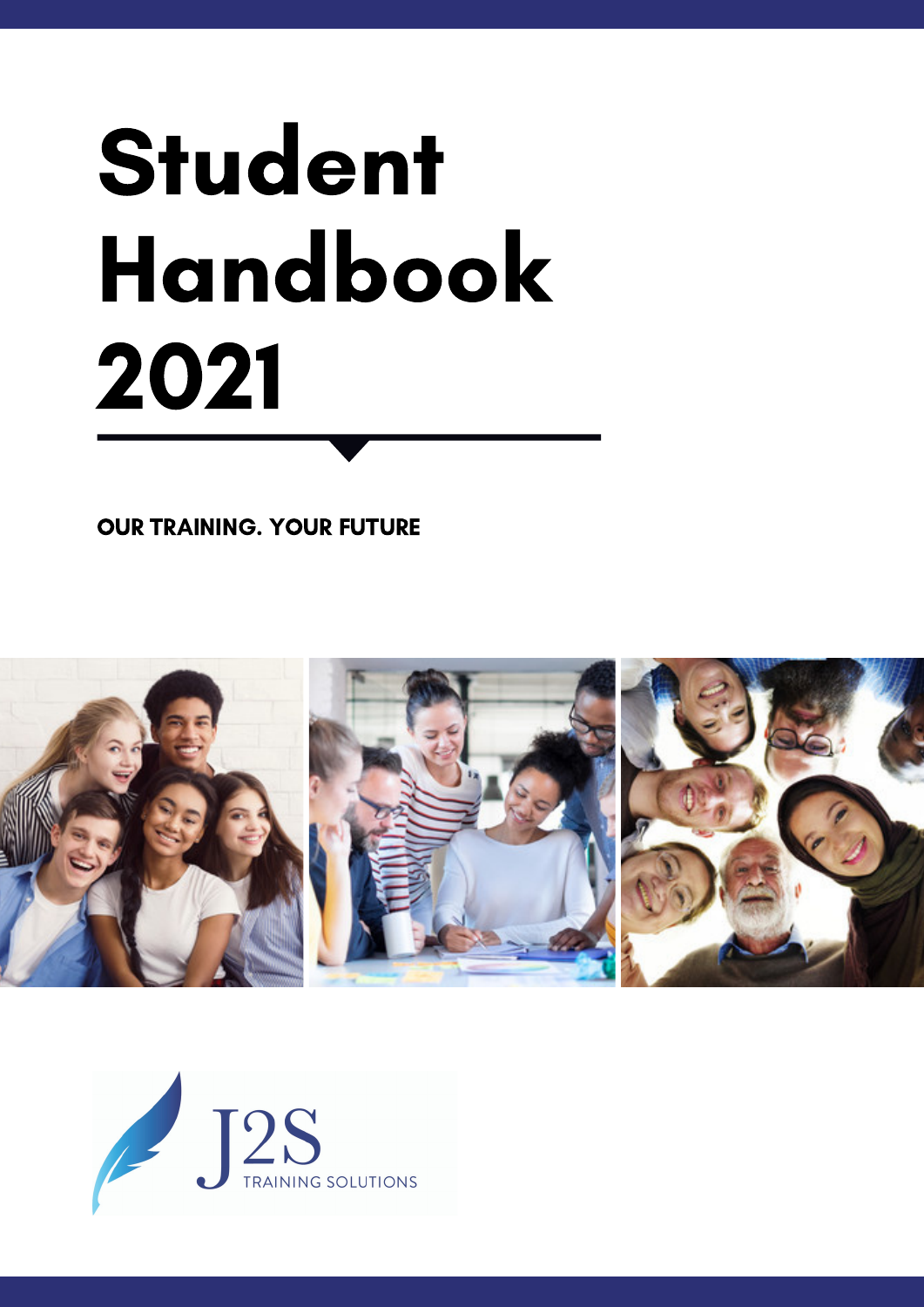

# <span id="page-1-0"></span>**About J2S Training Solutions Pty Ltd**

*J2S Training Solutions Pty Ltd* **(RTO Code: 90940; ABN: 66 107 687 196)**referred to in this document as "**J2S Training Solutions**", complies with the quality assurance and assessment standards agreed by Federal, State and Territory governments in Australia, under the Australian Quality Framework.

The registering authority, the Australian Skills Quality Authority (ASQA), monitors all RTOs and subjects each to regular external audits to verify adherence to these standards.

J2S Training Solutions offers qualifications, skillsets or Statements of Attainment against their various scopes of registration across Australia. This allows J2S Training Solutions to issue students that successfully complete the training programs with a nationally recognised qualification.

From time to time, J2S Training Solutions may also offer short non-accredited training courses which do not provide a nationally recognised qualification. You will be advised of the type of course you are enrolled in through both the course's promotional material and at the time of enrolment.

# Contact Details:

**Telephone:** 1300 818 121 **Email:** [info@j2s.edu.au](mailto:info@j2s.edu.au) **Web Site:** [www.j2s.edu.au](http://www.j2s.edu.au/)

# **Office:** Suite 602, 153 Walker Street North Sydney NSW 2060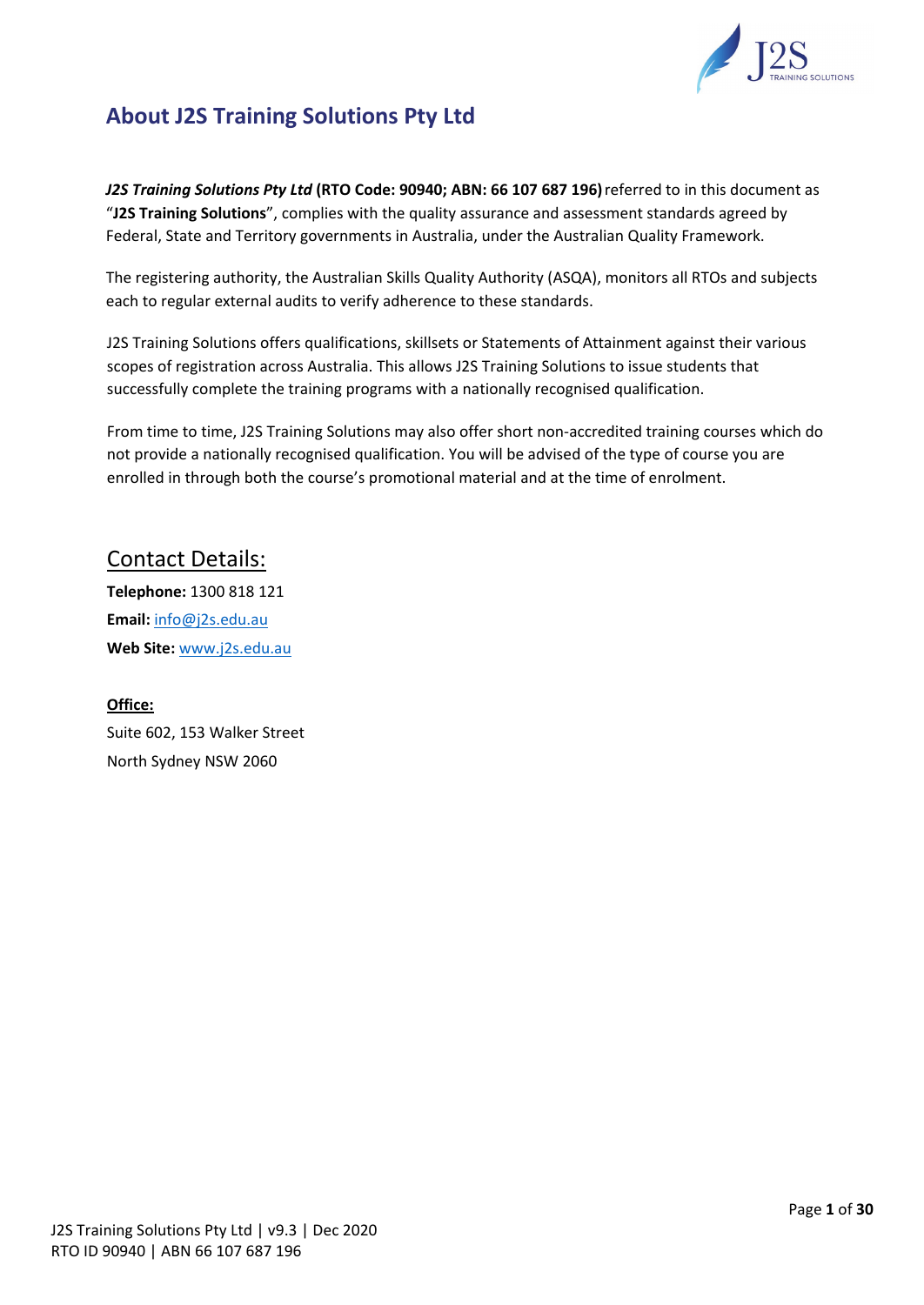

# **Contents**

<span id="page-2-0"></span>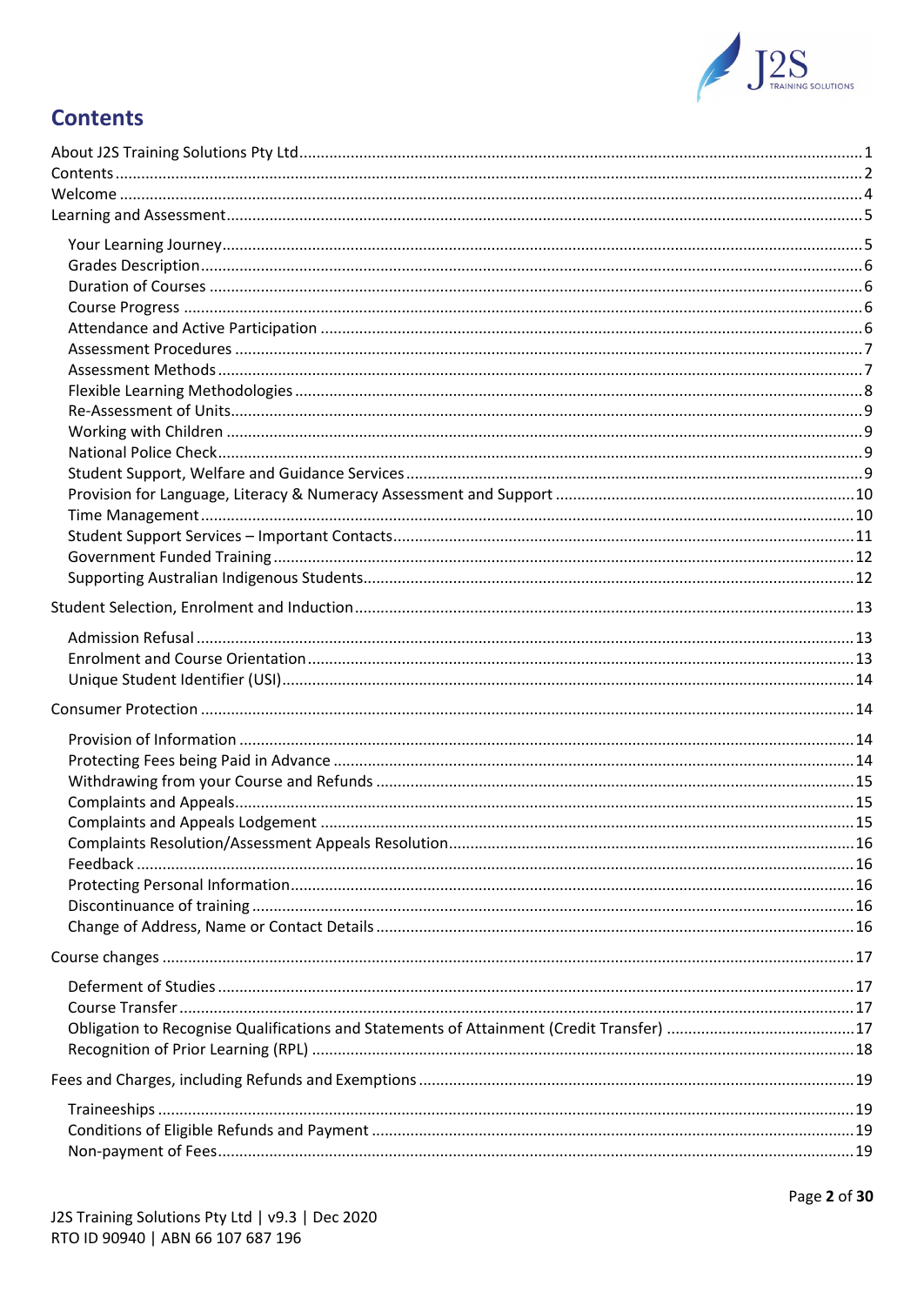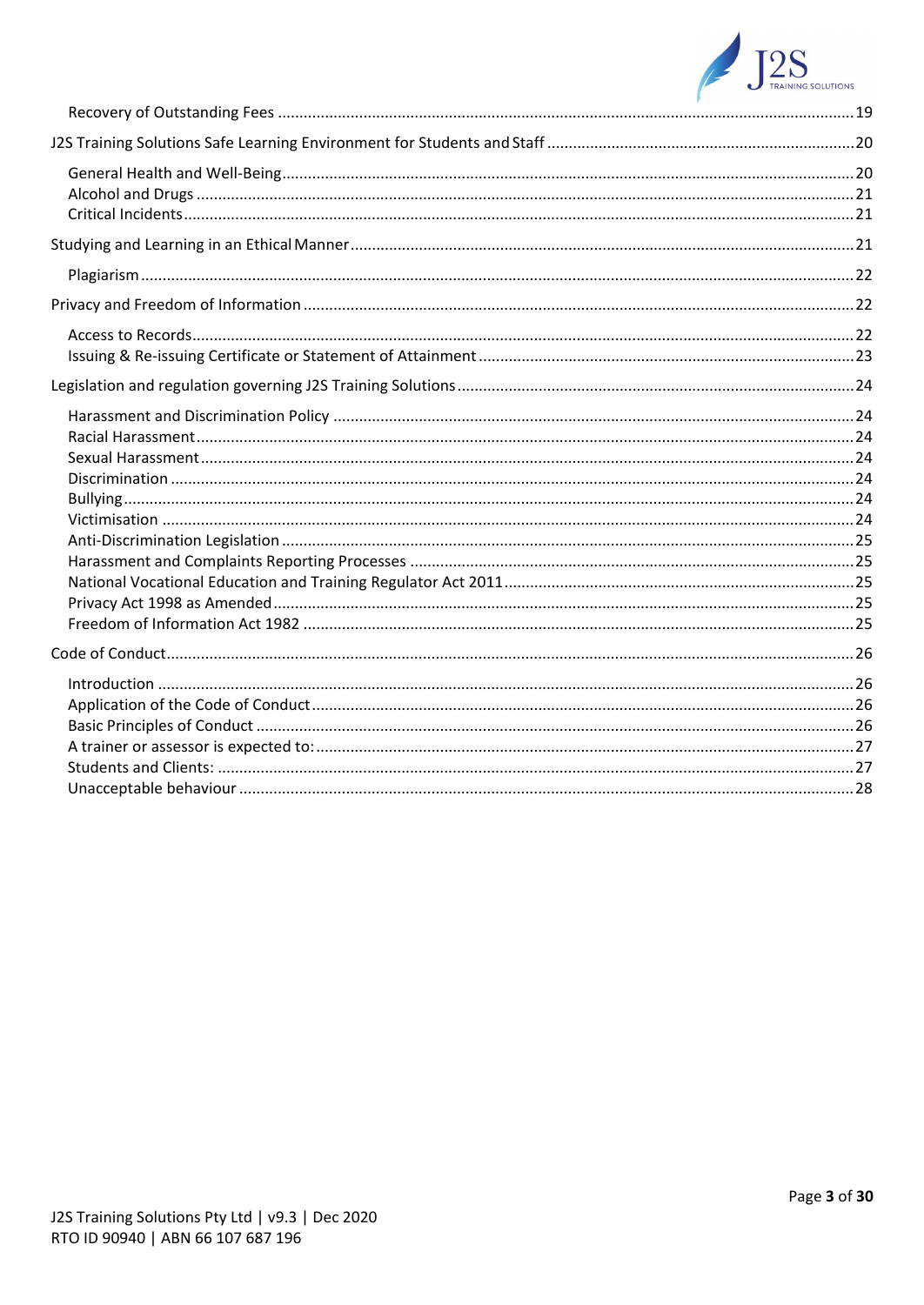

# <span id="page-4-0"></span>**Welcome**

We are very pleased to welcome you to J2S Training Solutions Pty Ltd (Registered Training Organisation Code: 90940). You would by now be either thinking about or have already enrolled with J2S Training Solutions to undertake a training program.

This handbook covers all aspects of being a student at *J2S Training Solutions Pty Ltd.* Our team is committed to providing a pleasant, friendly environment for the duration of your study.

This Student Handbook aims to answer frequently asked questions about our services, training and assessment, and our policies and procedures. The J2S Training Solutions team hopes you have a productive learning experience during your time here, one that is also fulfilling and fun!

Please take the time to carefully read through this handbook. We are sure it will answer most, if not all, of your questions. If you still have questions after reading this handbook, please do not hesitate to come and speak with us.

The J2S Training Solutions team is committed to ensuring you receive the training, assessment and support services that meet your individual needs. To achieve this, we need to know what your needs are. If at any point during your course you require any assistance or support, please discuss these needs with your trainer or our staff to help you.

If you have any special needs including language, literacy and numeracy, learning, mobility, visual impairment or hearing, you need to let us know as soon as possible, preferably at the start of the course. This will allow us to cater, as far as possible, for any of these needs. We assure you that any information you provide us in relation to your needs will remain confidential and will only be used to support you in your learning journey.

If, for any reason, J2S Training Solutions is unable to fulfil its agreement with you, we will issue a refund for any services not provided, as detailed in our policies and procedures on our website.

We wish you every success!

Simone Hopwood & Don Wilcox (Directors)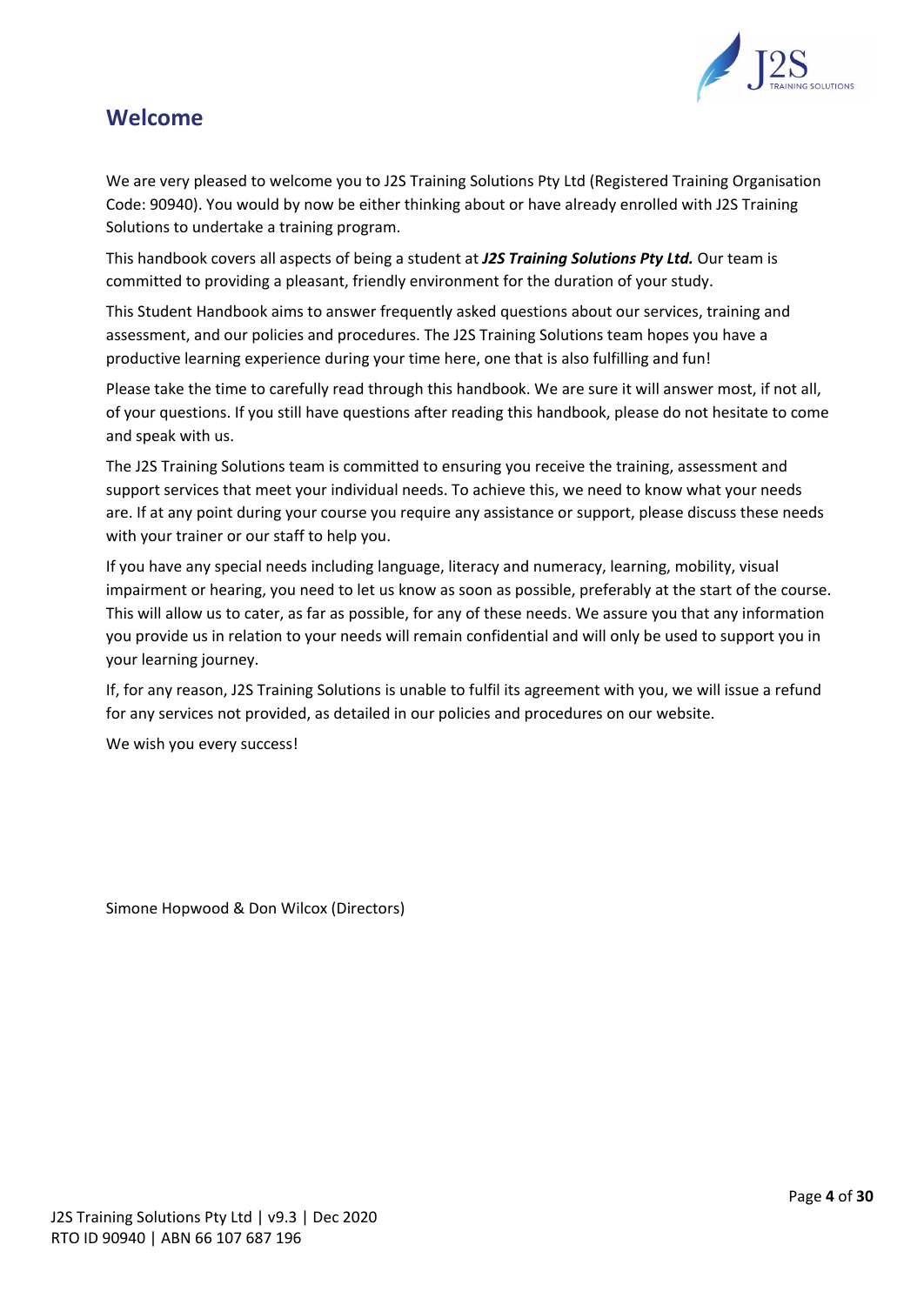

# <span id="page-5-0"></span>**Learning and Assessment**

## <span id="page-5-1"></span>**Your Learning Journey**

#### **Working within a Competency-Based Training and Assessment Framework for Accredited Qualifications**

As a provider of vocational education and training (VET) accredited programs, J2S Training Solutions delivers competency-based training and assessment. This means that you are assessed against industry determined competency standards that are set out in the related training package or accredited course. These competency standards (known as units of competency) describe the discrete work tasks and knowledge, as well as the technical and underpinning foundation skills, that a person needs to perform a task effectively in the workplace.

The student's ability to perform in a range of situations forms part of assessment and these skills are referred to collectively as the dimensions of competency, where the student must be able to demonstrate:

- **Task skills** completing tasks to the required standard.
- **Task management skills** managing several different tasks at once to complete the whole job function.
- **Contingency management skills** appropriately responding to problems and unforeseen events when completing a task.
- **Job/role environment skills** dealing with the responsibility and expectations of the work environment, such as working with others, interacting with clients and following procedures.
- **Transfer skills** transferring the skills and knowledge to different contexts/environments.
- **Foundation skills** a set of skills that also forms part of the assessment decision. Employability skills are those generic skills gained throughout work and life experiences that are required in most jobs by most of today's employers. A student must show they have these skills and can perform at a certain level as outlined in the competency standards. The employability skills are:
	- o Communication
	- o Teamwork
	- o Problem-solving
	- o Initiative and enterprise
	- o Planning and organising
	- o Self-management
	- o Learning and technology.

J2S Training Solutions offers vocational education in several disciplines, including Management and Business Services, Care Services and Transport and Logistics. J2S Training Solutions has policies and procedures to create a safe and healthy learning environment that is friendly, diverse and nondiscriminatory.

Our trainers are experienced industry professionals who are committed to supporting you in meeting your course requirements. All trainers are required to provide J2S Training Solutions with evidence of industry currency, competency and professional development throughout the year.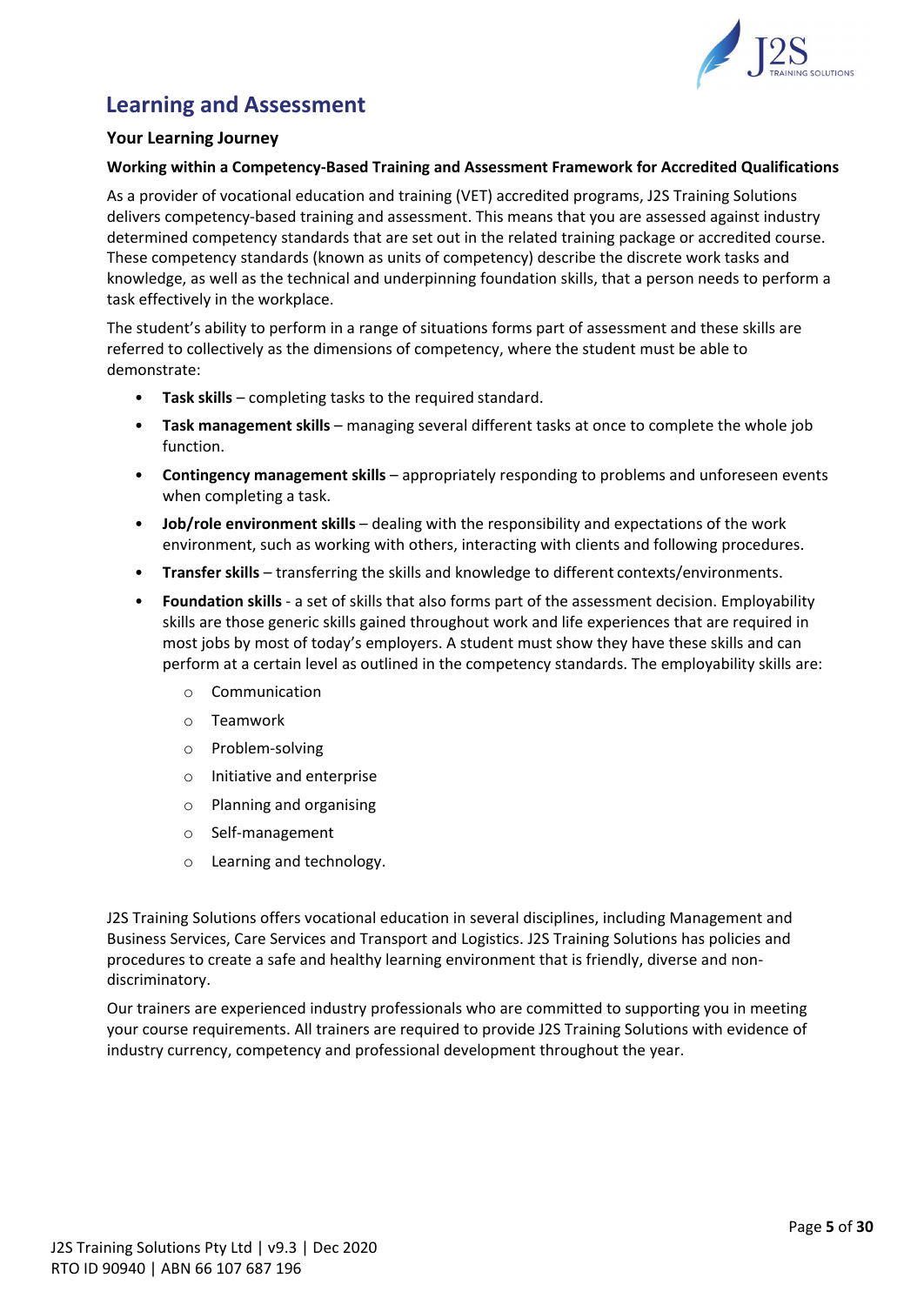

# <span id="page-6-0"></span>**Grades Description**

The following grades will be issued on your final Student Record of Training as part of your course certification. Further information about each is available within this Student Handbook.

- **Competent**: awarded when a student demonstrates the ability to perform skills and tasks that meet the training package requirements and industry sector standards.
- **Not Yet Competent**: awarded when a student does not yet have the ability to perform/demonstrate skills and tasks that meet training package requirements and industry sector standards.
- **Credit Transfer**: transfer credit for unit(s) obtained from any other RTO
- **Recognition of Prior Learning** (RPL): granted when a student successfully completes an RPL assessment for the unit of competency through the skills recognitionpathway.

#### <span id="page-6-1"></span>**Duration of Courses**

All enrolments have a maximum duration and you need to complete the course within the specified enrolment duration to avoid additional fees. Students who do not complete all units within the maximum timeframe will receive a Statement of Attainment listing the units they have completed.

#### <span id="page-6-2"></span>**Course Progress**

J2S Training Solutions aims to see all students' successes and to stay on track. We encourage all students to do the following:

- 1. Attend a minimum of 85% classes to learn from your trainer and fellowclassmates
- 2. Actively participate in your learning by asking your trainer questions and seeking clarification on topics, where needed
- 3. Always undertake self-study where required. This will be assigned by your trainer and may require you to access Internet.

#### <span id="page-6-3"></span>**Attendance and Active Participation**

A large amount of J2S Training Solutions' delivery of learning is undertaken in a classroom environment, supported with a range of student-led activities that reinforce and supplement the classroom experiences.

*Attendance* does not only mean being present in a face-to-face class for the duration of class, but also means agreed engagement in directed and self-directed learning activities, tutorial groups, online interactive classrooms, work placements, and other situations which requires a physical presence by the student. For students enrolled in the LMS [online *Learning Management System*], attendance means students must log into the LMS on a regular basis to coincide with the nominal hours for each unit.

*Active participation in learning* involves the student's demonstrated commitment to the learning tasks and activities. This could be engagement in, and completion of, online learning tasks within agreed timeframes; evidence of research into a topic for online group discussions, projects, portfolios; the willingness to engage in group or trainer sessions (e.g. blogs) and workplace learning activities. This also includes completing directed, self-directed activities and homework outside the class.

*Active participation in assessment* may be indicated by the student's efforts in gathering appropriate evidence, submitting and/or presenting an assessment on time and in the required format.

All students at J2S Training Solutions must abide by our Attendance Policy. Your attendance and active participation in all activities helps you to prepare for your assessments. Should you be absent from your class, it is your responsibility to contact either your Trainer/Assessor or J2S Training Solutions office to advise on the day of being absent, or earlier where circumstances allow. If you are ill, you may be asked to produce a medical certificate. **It is your responsibility to catch up on your missed work.**

You are preparing for the world of work whilst you are studying with J2S Training Solutions, so it is important to have made back -up plans to support you attending your training.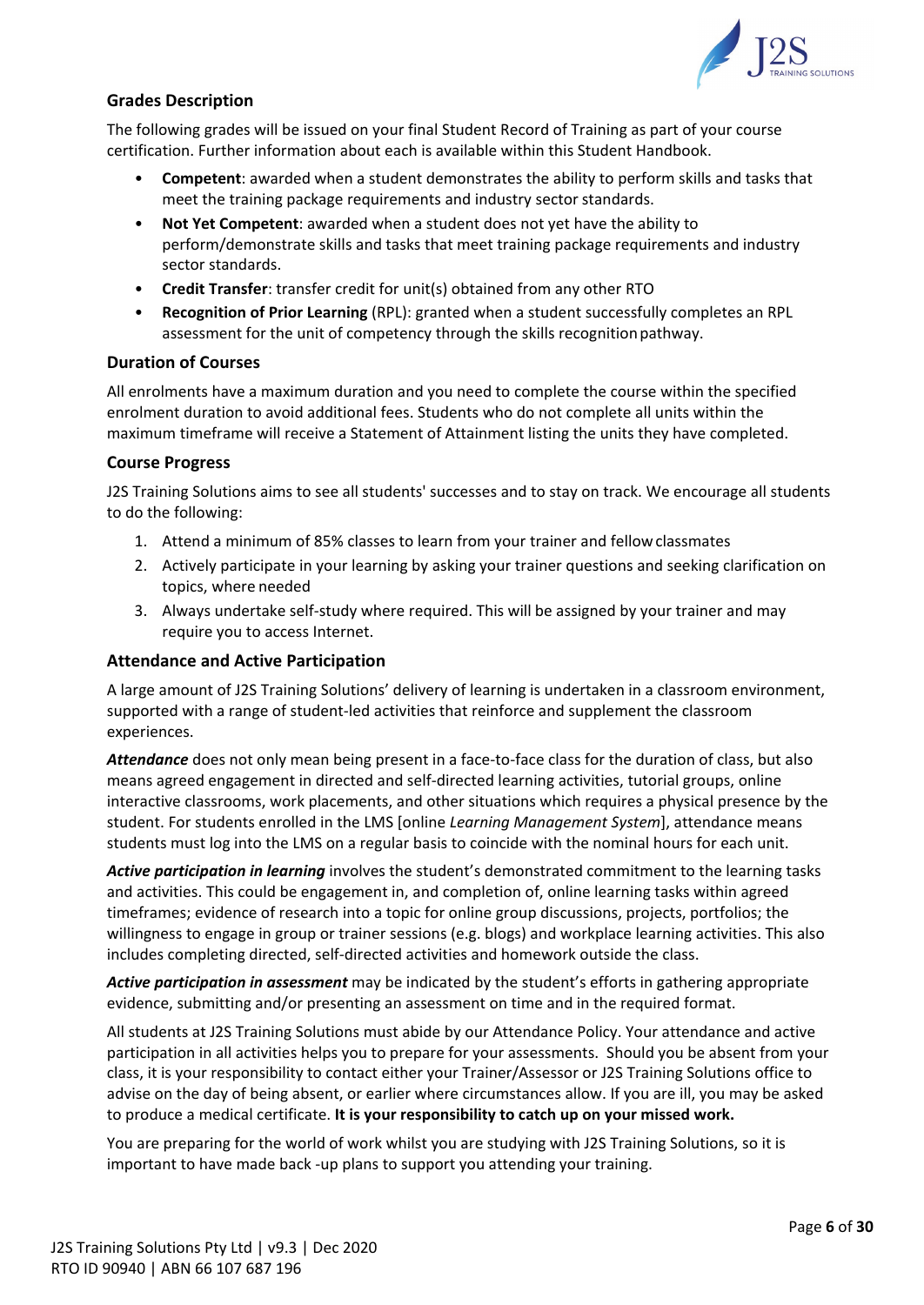

## <span id="page-7-0"></span>**Assessment Procedures**

During your study, you will be required to demonstrate you have gained the knowledge and skills required to receive the qualification. This process is broadly called "Assessment".

You will be informed at the commencement of your course the types of assessment you must complete. Students are assessed in a Competency Based Training (CBT) mode and must satisfactorily complete all assessment items to be rated as competent in a unit. This will include, where applicable, all theory and practical assessments.

Qualified trainers and assessors will be responsible for assessing your competence.

#### **Assessors are required to:**

- Ensure assessments are fair, flexible, valid and reliable. Evidence collected is valid, sufficient, authentic and current
- Be proficient in the field of training, with relevant industry experience and to be up to date with assessment methods and appropriate procedures
- Be negotiable. Any request for reasonable adjustment needs to be justified and must uphold the integrity and the academic standard of the qualification. Reasonable adjustment may relate to the type of assessment and evidence required, assessment delivery mode, anti-discrimination principles, the needs and circumstances of the student
- Advise students, with sufficient time, regarding upcoming assessment(s)
- Provide students with the assessment criteria/context and purpose of the assessment
- Advise students of Recognition for Prior Learning (RPL) processes
- Make assessment decisions based on explicit evidence of competency
- Expedite assessment to avoid unnecessary delays, allowing for the readiness of the student.

#### <span id="page-7-1"></span>**Assessment Methods**

The following are some assessment methods which may be used to confirm your competency in your course. The details of your actual assessment methods will be provided in your training plan.

**Demonstration (role-play, simulations, scenario, on-the-job)** – Students may demonstrate practical application of knowledge and skills either in a work environment or simulated setting. The assessor will use a competency or observation checklist to check the student's demonstrated skills matching the essential performance criteria.

*Multiple choice assessment (online or face-to-face)* – this includes multiple choice, true/false and / or tick-a-box questions. They may be marked automatically by the LMS and provide the immediate feedback to the students; or to be marked by an assessor. These assessments focus on your learning topic knowledge which generally allow up to three attempts.

*Written assessments including case studies (online or face-to-face) - This requires a written response to* online or workbook questions. Responses may be entered on-line and sent to a queue in the LMS ready for an assessor to review; or assessors may mark the answers on person. The assessor will provide feedback to the student in the event of a response not being adequate to demonstrate complete understanding.

*Documentary evidence* – This includes spreadsheets/graphs, written or typed text documents, attached meeting minutes, sales results, emails, performance appraisals, projects or portfolios.

*Interview/Oral* – Responses provided to assessment questions; supplementary interview to fill any gaps in the assessment submission. Your assessor may need to supplement the assessment with appropriate additional interview or questions.

If you feel you are not ready to do the assessment at the assigned time, a future assessment date can generally be organised. You will need to consult with your assessor prior to the assessment date, along with your employer/supervisor if the assessment is to be conducted in the workplace.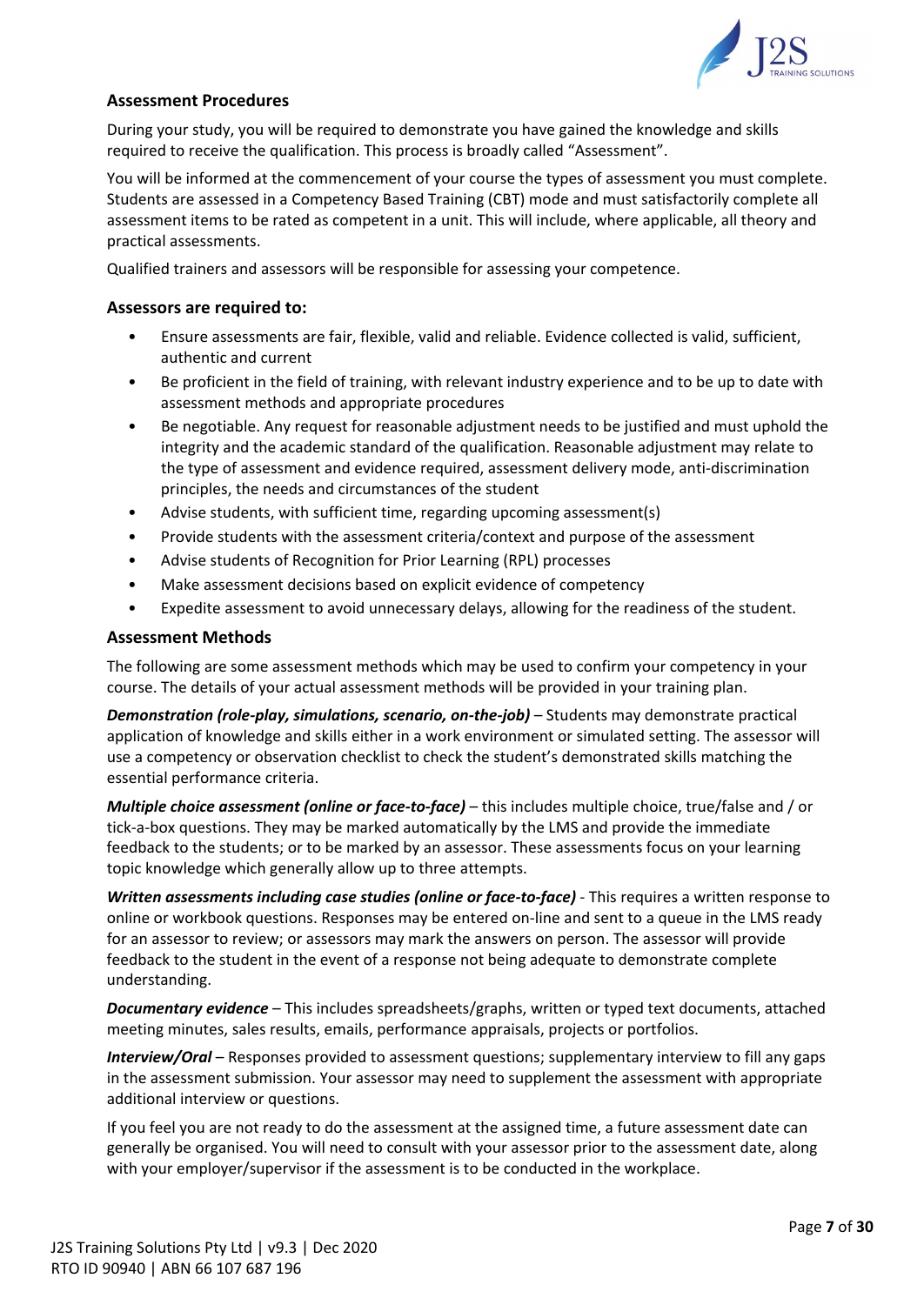

Where your result in a unit is '*Not Yet Competent*', you can discuss with your trainer/assessor the options of re-assessment or give you the further training opportunity.

## **Students are required to:**

- Identify all requirements to be deemed competent in a unit of competency
- Be familiar with the mechanisms within J2S Training Solutions for seeking assistance and advice in relation to problems in meeting assessment timeframes, withdrawal from a course and/or unit of competency and special consideration due to illness or other misadventure
- Understand practicing academic integrity plagiarism, cheating or collusion will not be tolerated and can result in an academic fail
- Accept fair, helpful and timely feedback on assessment tasks, including performance evaluation and course progression or unit of competency
- Be familiar with the Complaints and Appeals Policy and Procedure which includes the procedures for appealing academic decisions, as outlined on our website or in the Student Handbook
- Bring pen, paper and folder to class and any other materials as directed by your trainer
- Be suitably dressed for work placement should this be required.

## <span id="page-8-0"></span>**Flexible Learning Methodologies**

J2S Training Solutions recognises the principles and benefits of providing flexible approaches best suited to your individual learning style, job role and personal situation. Our programs are designed to maximise the opportunity for students to access learning content and assessments. Learning methodologies offered to enterprises are based on Industry/Employer consultation, enterprise training needs and are contextualised for individual enterprises as well as the required job role.

The following learning methods are examples of what may be used for our courses:

*Self-paced, online learning* **-** Individual log-ins for the Online Learning Management System (LMS) allows students to undertake their learning and assessments at own pace, and own time, to fit with their other study or work commitments. We provide both written and verbal instructions to support students in logging on and commencing the program. Our student support team also provides telephone and general (non-academic) support.

Each student will be allocated to a trainer/assessor for academic support. This provides you greater opportunity for immediate interactive feedback and allows trainers to adjust assessments to individual needs, where appropriate. The online LMS provides current information on each individual student's progress and automated updates on your training plan.

*Facilitated training sessions* **-** Facilitated training sessions, either face-to-face workshops or group sessions via electronic (e.g. Skype), may be offered to students as part of their course. A group setting facilitated by trainers provides opportunity for interactions and sharing learning experience in the workplace (including one-to-one visits and workshops).

Most our courses, in particular a traineeship, you will gain your practical work experience through onthe-job training and simulation. You will be assessed in relation to your workplace activities by your supervisor and our trainer.

You may also be required to attend training sessions/workshops at your worksite or off-site. Your trainer or supervisor will advise the type and scheduling if attendance is required at training sessions. Where there is a workplace training component, you will be issued with a Workplace Learning Log. You and your workplace supervisor will be required to regularly complete the Log to record the learning activities you complete in the workplace. It is essential that you complete the workplace component as part of your assessment.

If you are not employed, your study program may require you to undertake compulsory or voluntary work experience to demonstrate practical skills and competence. You will be assigned or advised about suitable places in industry where you can undertake practical components of your training and assessment. This will also require recording of workplace activities into a workplace log to be considered as part of your assessment.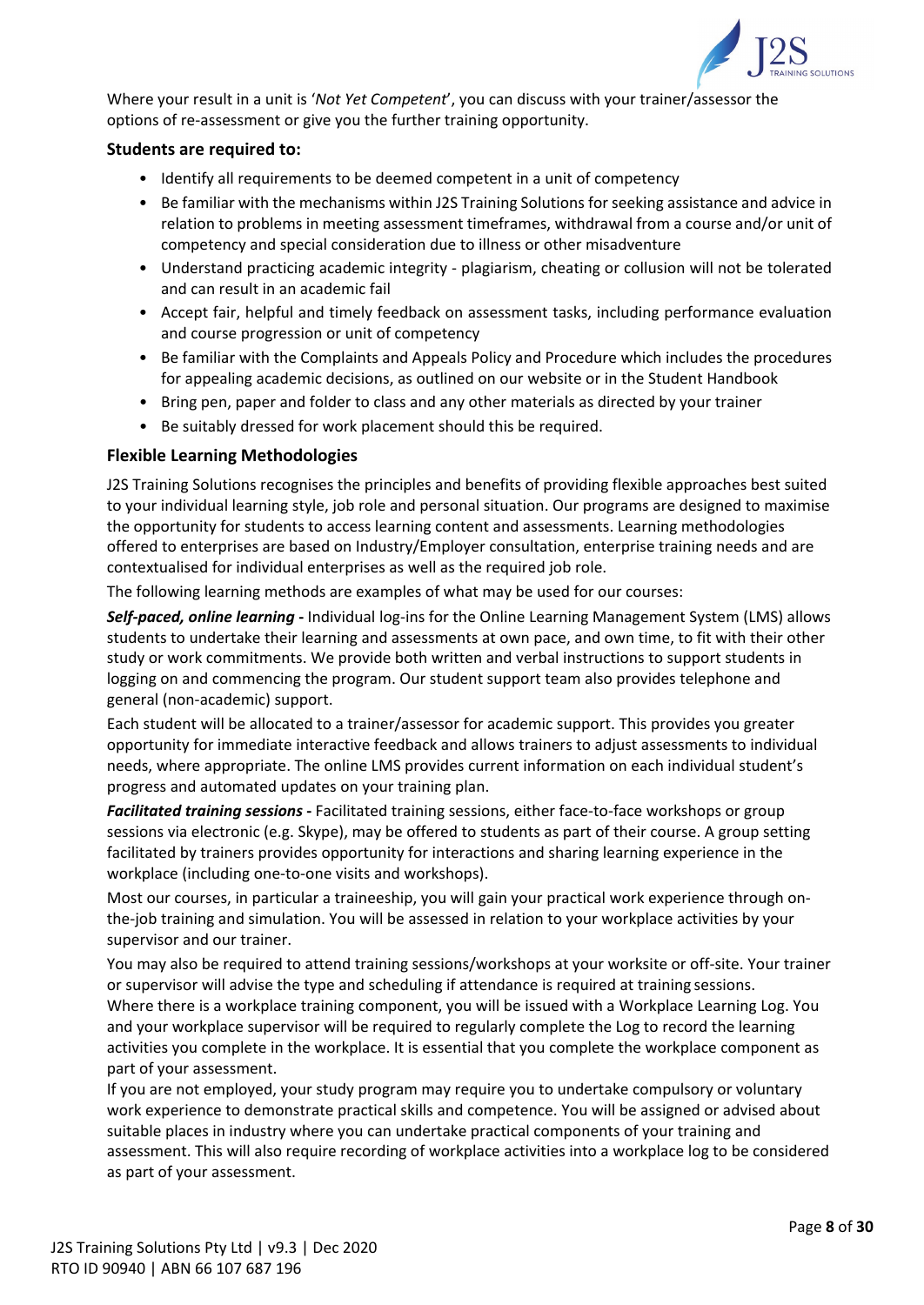

# <span id="page-9-0"></span>**Re-Assessment of Units**

A Student who is deemed '*Not Yet Competent*' in a unit has the right to be re-assessed. You are ensured to be satisfied with the fairness and accuracy of our assessment processes.

Students will need to repeat the unit where they have been deemed '*Not Yet Competent*' after a reassessment attempt. To achieve competency after a re-attempt, an additional assessment is required, J2S Training Solutions reserves the right to charge an additional unit re-enrolment fee.

J2S Training Solutions provides students the opportunity of two (2) attempts to complete a unit of competency. However, if the student still deemed as 'Not Yet Competent' on the second attempt, he/she will be required to participate in further training and to be re-assessed. This will attract an additional fee as outlined on the website, se[e Fees & Charges.](https://2cc4e78e-c485-4b1f-928d-3e093e7325a2.filesusr.com/ugd/1cc392_683c0908b58f4f929b4874034192ead7.pdf)

If a student has been advised after the second attempt to be '*Not Yet Competent*', but not satisfied with the result depending on the reasonable proof, the student may query or appeal (See *[Grievances,](https://2cc4e78e-c485-4b1f-928d-3e093e7325a2.filesusr.com/ugd/e3fe40_15064cb7f0614b4a9e71dcdcdc748dbf.pdf)  [Complaints & Appeals](https://2cc4e78e-c485-4b1f-928d-3e093e7325a2.filesusr.com/ugd/e3fe40_15064cb7f0614b4a9e71dcdcdc748dbf.pdf)* on the website or this handbook).

#### <span id="page-9-1"></span>**Working with Children**

Students participating in practical training in a workplace where they have direct contact with persons under 18 years of age in designated child-related employment areas, must complete a *Prohibited Employment Declaration* form on enrolment.

Eligibility for participation in some programs is based on information obtained through screening checks. Students participating in practicum placement which involves direct contact with children under 18 years of age without the presence of a qualified supervisor will be subject to a *Working with Children Check* as required by the State in which they are located.

#### <span id="page-9-2"></span>**National Police Check**

There are various qualifications that require work placement as a compulsory component of training It is now a mandatory requirement of Australian Skills Quality Authority (ASQA), state, territory and industry regulatory to have a clear and current National Police Check. In this circumstance, you will be required to undergo a National Police Check prior commencing work placement. **If you have a record of violent or sexual crime, fraud or theft, you will not be able to access the facilities and therefore would not be able to complete the qualification**.

#### <span id="page-9-3"></span>**Student Support, Welfare and Guidance Services**

Our trainers and student support staff are available to guide you towards your learning success. If you are having difficulties with the course material, managing your time, commitment your course, or any other academic related matter, do not hesitate to speak with our staff.

Support is provided to all students. The aim of this support may, within reason, include monitoring your progress, assisting with any learning or technical issues that may be hindering your progress, reviewing your training plan timelines and discussing planned activities.

If you are away from your studies, our Student Engagement Officer will contact you, usually via telephone, to determine the reason. Please use the opportunity to advise them of any barriers or concerns that may be hindering your attendance. Remember, we are here to support you moving closer to achieving your career goal by completing this course.

Trainees undertaking their training in the workplace will be regularly monitored by their trainer or supervisor. Trainers may conduct over-the-phone oral interviews or assessments and may schedule face-to-face workplace visits.

We allow reasonable adjustments within ASQA guidelines. Adjustments may be made for students with:

- English as a second language
- Language, literacy or numeracy needs
- Sensory diminished capacity
- Physical or intellectual disabilities.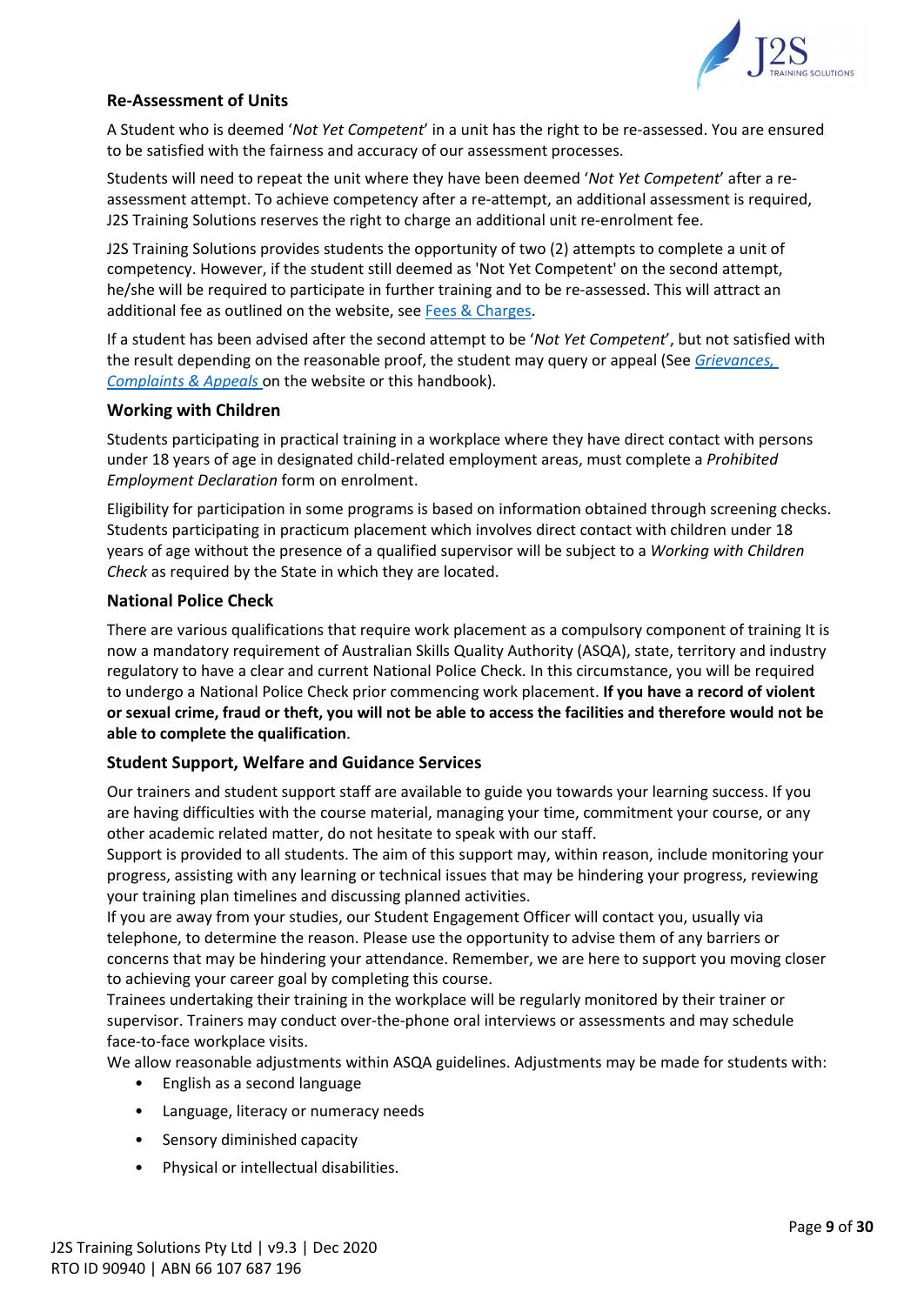

Modification or adjustments may be made to the:

- Learning materials and methods suitable to the student
- Physical environment and equipment
- Procedures for conducting assessment
- Evidence gathering techniques
- Number of opportunities to submit assessments and sit exams
- Timing of assessment or exam.

If you require support during your learning journey, please contact J2S Training Solutions office or your trainer as soon as possible.

## <span id="page-10-0"></span>**Provision for Language, Literacy & Numeracy Assessment and Support**

The term '*language, literacy and numeracy*' (LLN) is defined as an individual's ability to read, write and speak in English, compute and solve problems at levels of proficiency necessary to function in the workplace and in social, to achieve one's goals, develop one's knowledge and potential.

As LLN skills are essential for workplace performance, students are asked to undertake an LLN preassessment to identify any needs that may impact on their course progress or outcomes. LLN assessment is conducted at the appropriate qualification level. LLN may be assessed in writing, online and/or by interview. The outcome of LLN assessment remains in the student's file as evidence. Should a student demonstrate the needs for assistance, further detailed assessments may be made.

Where the level of LLN skill identified the student at risk of unsuccessful completion of the course/program, a discussion will be held with the student to advise them if it is considered necessary to defer the enrolment until further skill development is undertaken, or if a different course may be more applicable. If the student is in a traineeship the employer will also be consulted.

#### <span id="page-10-1"></span>**Time Management**

Whether you are undertaking online flexible learning or face to face training, well-developed time management skills are the foundation of good study habits. We will assist you by establishing a program timetable (Training Plan) at the beginning of the course and supporting you to achieve this. Here are some hints to help you manage your time:

- Think about and identify the chunks of wasted time in your daily or weekly activities
- Set a realistic goal of what you want to achieve and by when you want to achieve it (it may be to complete workbook exercises or an online assignment). Let your trainer know if your program timetable is not realistic for your circumstances
- Write a To Do list of the things you need to do to achieve your goal
- Schedule a set time (preferably at least weekly) to complete each of the tasks
- Gather information you need to complete the tasks
- Allow some time for creative thinking and brainstorming
- Don't be distracted by new unplanned task which comes along
- Recognise the causes of procrastination and keep this under control
- Put your ideas and decisions into action execute the plan seek feedback to make improvement
- Keep a time log to show where your time management plans went astray
- Evaluate how you went and where you can make further time management improvements.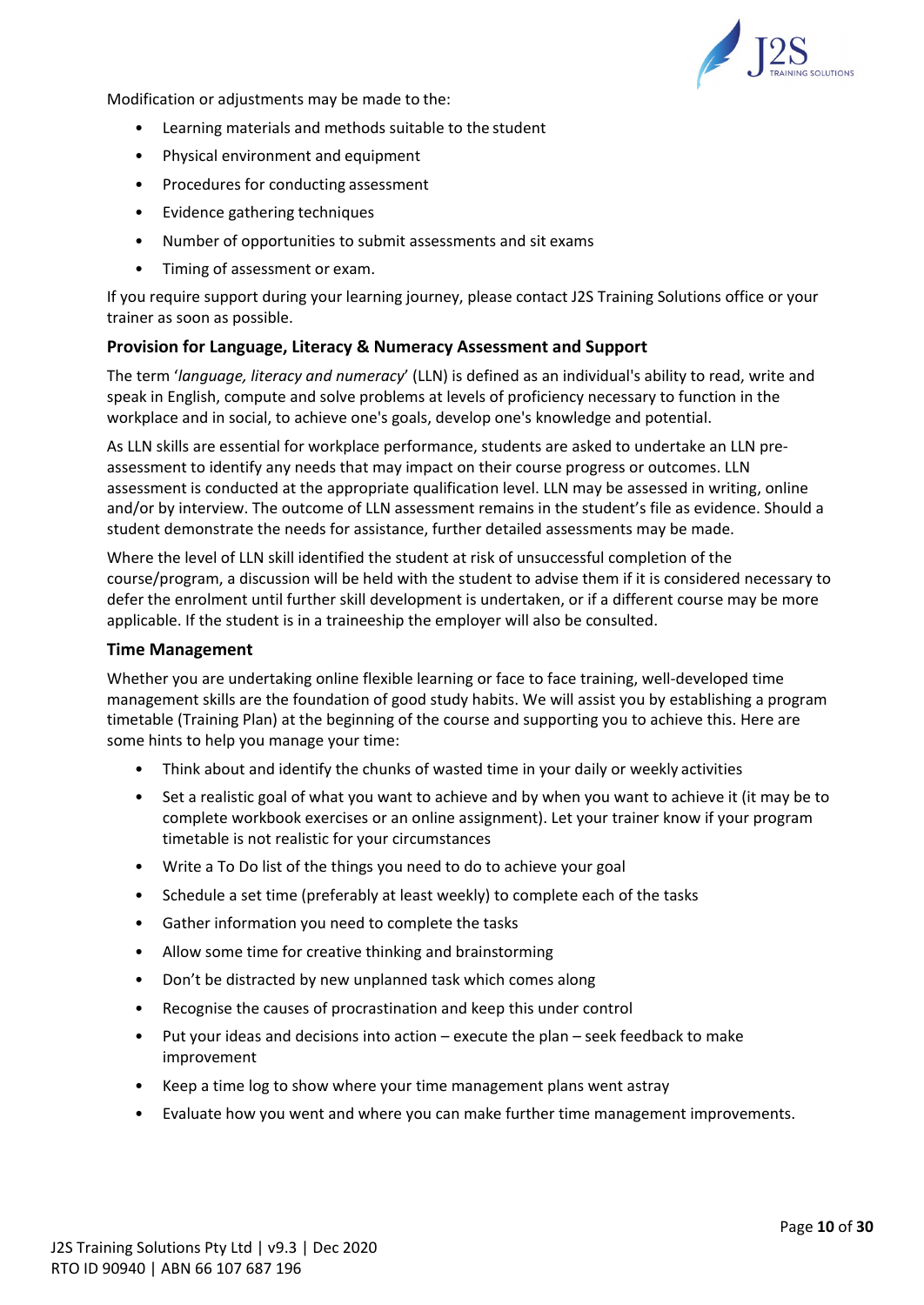

## <span id="page-11-0"></span>**Student Support Services – Important Contacts**

For assistance, please contact J2S Training Solutions' staff:

| Support to achieve your study goals.<br>e.g. Study skills, Language/Literacy/<br><b>Numeracy Support</b> | J2S Training Solutions Student Engagement<br>Officer<br>Phone 1300 818 121 (Mon - Fri 9:00am - 4:00pm)                                                 |
|----------------------------------------------------------------------------------------------------------|--------------------------------------------------------------------------------------------------------------------------------------------------------|
| <b>Making a complaint</b>                                                                                | Chief Executive Officer<br>Phone 1300 818 121 (Mon - Fri 9:00am - 4:00pm)                                                                              |
| Requesting an assessment appeal                                                                          | Speak to you trainer and request a review.<br>Alternatively, contact J2S Training Solutions office.<br>Phone: 1300 818 121 (Mon - Fri 9:00am - 4:00pm) |

Students with LLN needs may also wish to contact:

- Australian Council of Adult Literacy on (03) 9469 2950[. http://www.acal.edu.au](http://www.acal.edu.au/) or email [acal@pacific.net.au](mailto:acal@pacific.net.au)
- NSW Adult Literacy and Numeracy Council on 1300 655 506
- Reading Writing Hotline 1300 6 555 06<https://www.readingwritinghotline.edu.au/>

Students requiring urgent non-academic help when J2S Training Solutions is closed, may consider accessing the following services:

- Emergency Services (Police, Ambulance, Fire) on 000
- 24-hour Telephone Counselling Distress Call on 1300 364 454
- Lifeline on 131 114
- Salvo Care Line on (02) 9331 6000 or outside Sydney 1300 36 3622
- Salvo Prevention Crisis Line on (02) 9331 2000
- Men's Line Australia on 1300 789 978
- Sexual Assault Helpline on 1800 010 120
- Domestic Violence DV LINE on 1300363 550
- Alcohol and Drug Information Service on 1800 177 833
- Victims of Crime Support Line Victims Support Service on (02) 8688 551/1800 633 063 (8am 5pm)
- Mental Health Services telephone the Mental Health Access Line on 1800 636 825 (free call)
- Centrelink 13 10 21 or http://www.centrelink.gov.au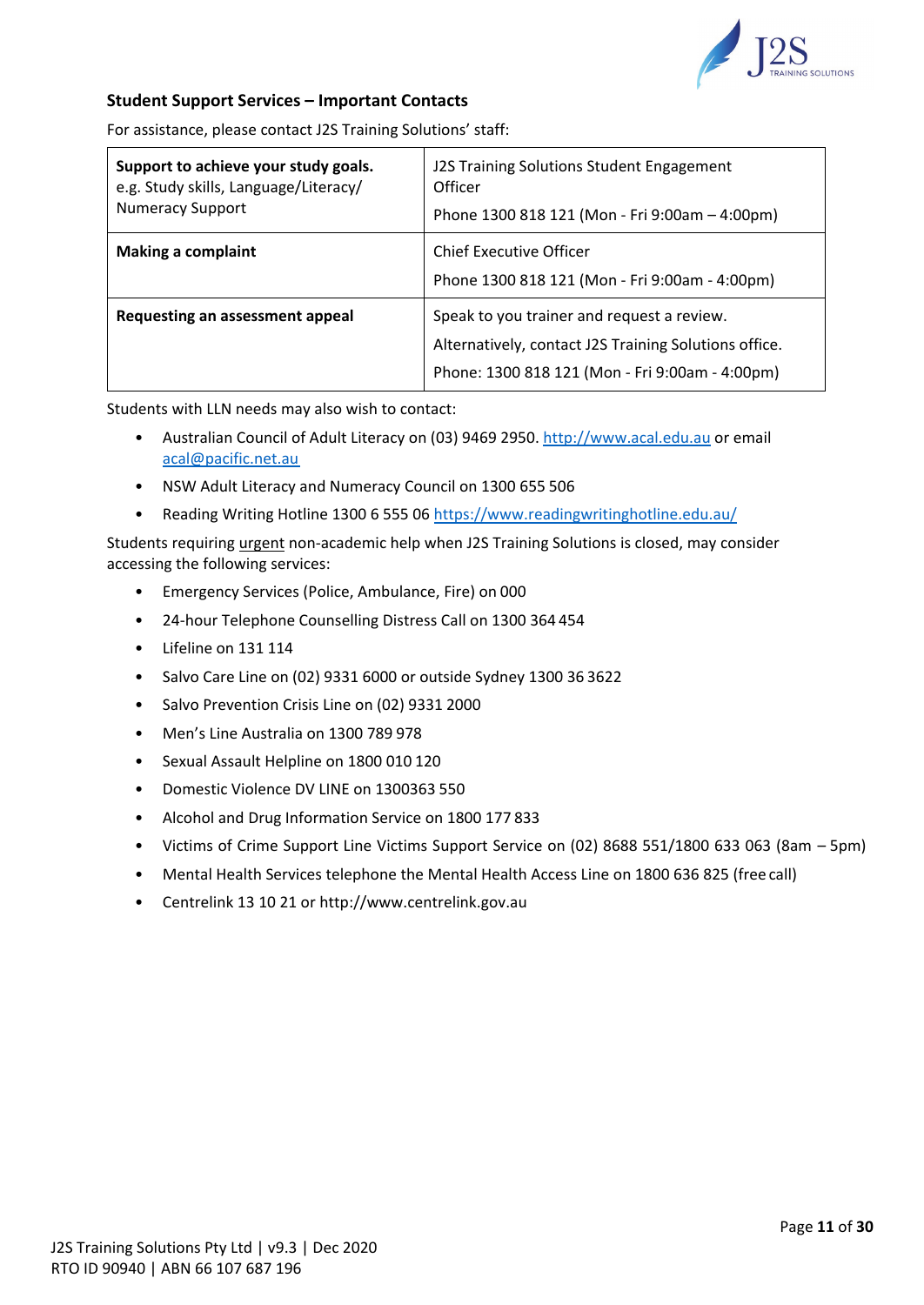

# <span id="page-12-0"></span>**Government Funded Training**

Students (or their employers) may be eligible for funding support from the State or Commonwealth Governments under a range of training support and incentive programs. Applicants for J2S Training Solutions courses are made aware of funding opportunities and what funding is provided by the Government accordingly, as well as exemptions/concessions that may apply.

J2S Training Solutions available government funding schemes (which change from time to time) includes:

- Smart and Skilled Program (NSW only)
- Certificate 3 Guarantee/Higher Level Skills (QLD only)

J2S Training Solutions' representative will discuss the eligibility criteria, fees and Refund Policy and any further funding information for these schemes with you prior to your enrolment.

#### <span id="page-12-1"></span>**Supporting Australian Indigenous Students**

The following services may be of assistance to Indigenous students:

**Link-Up NSW** <https://www.linkupnsw.org.au/>

Link-Up (NSW) Aboriginal Corporation was founded in 1980 to assist all aboriginal people who had been directly affected by past government policies. Link-Up (NSW) runs five programs:

- o [Reunification Program](http://linkupnsw.org.au/reunification-2/) [\(https://www.linkupnsw.org.au/reunification/\)](https://www.linkupnsw.org.au/reunification/)
- o [Family-Link](http://linkupnsw.org.au/family-link-2/) [\(https://www.linkupnsw.org.au/family-link-2/\)](https://www.linkupnsw.org.au/family-link-2/)
- o [Hidden Carers](http://linkupnsw.org.au/hidden-carers/) (https://www.linkupnsw.org.au/hidden-carers/)
- o [Community Builders](http://linkupnsw.org.au/community-builder/) (https://www.linkupnsw.org.au/community-builder/)
- o [Royal Commission Counsellor](http://linkupnsw.org.au/royal-commission-counsellor/) [\(https://www.linkupnsw.org.au/royal-commission-counsellor/\)](https://www.linkupnsw.org.au/royal-commission-counsellor/)

#### **Department of Human Services – Indigenous Australians**

<https://www.humanservices.gov.au/individuals/indigenous-australians>

Payment and Service finder is found at this link to help you locate services such as:

- o Centrelink
- o Medicare
- o Child Support

#### **Nepean Community Centre**

<https://www.nepeancommunity.org.au/>

Email: [info@nepeancommunity.org.au](mailto:info@nepeancommunity.org.au)

Facebook:<https://www.facebook.com/NepeanCommunity/>

Koolyangarra Aboriginal Child & Family Centre, 1 Kington Place, Cranebrook NSW 2749

Ph: 02 4729 3907.

Postal Address: PO Box 17, Cranebrook NSW 2749

#### **Aboriginal Employment Strategy (AES)**

AES offers a unique service to support Aboriginal and Torres Strait Islander people into careers and walks along with them during their employment journey to provide advice, mentoring and other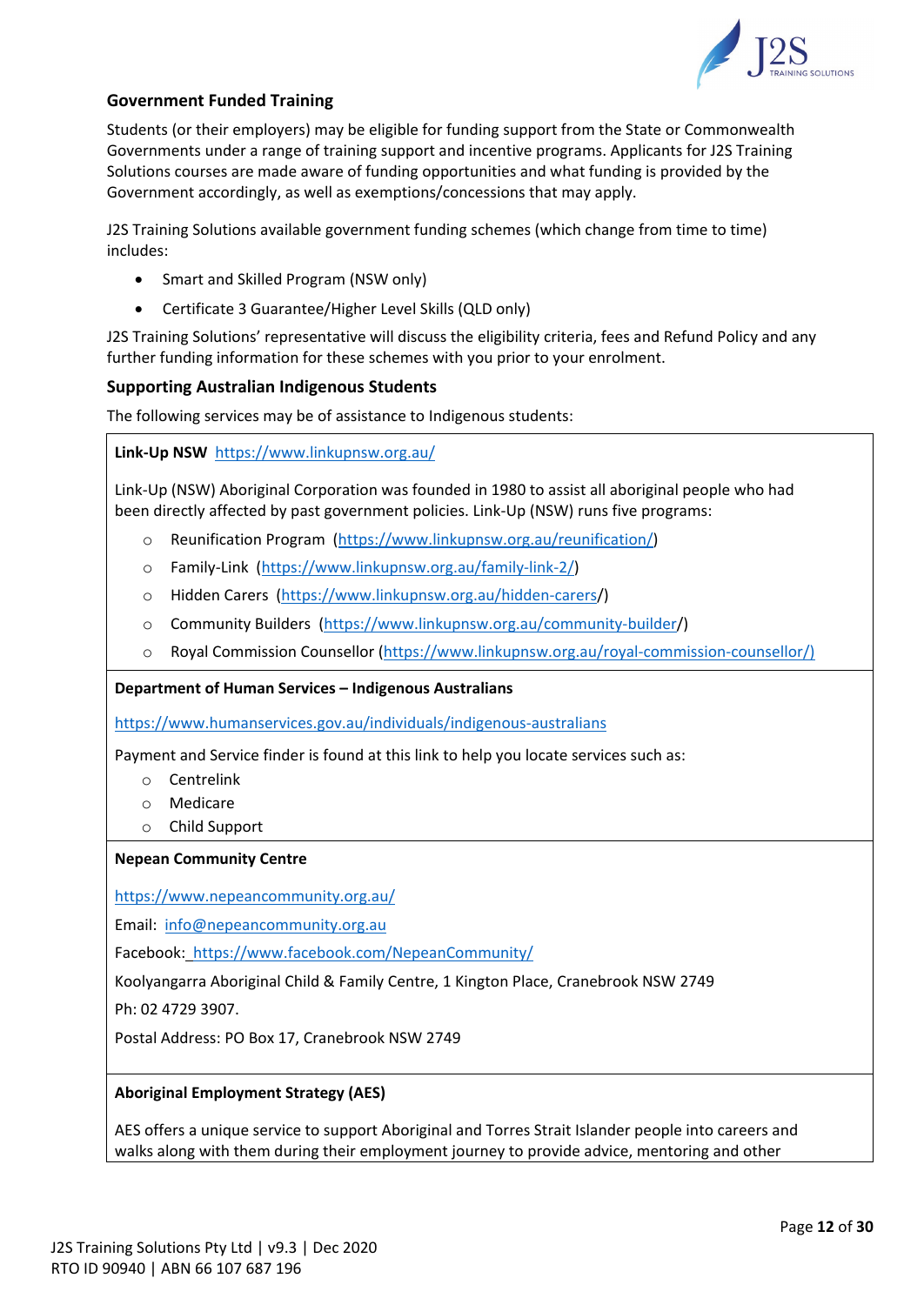

specialist support. Address: Suite 3, 295 High Street, Penrith NSW 2750 Phone: 9852 2700 Facebook: <https://www.facebook.com/AESPenrith/>

J2S Training Solutions Student Engagement Officer can assist and support you in your learning journey with us. Phone: 1300 818 121 between the hours of 9:00am-4:00pm

# <span id="page-13-0"></span>**Student Selection, Enrolment and Induction**

J2S Training Solutions is committed to ensuring that student selection processes are fair, equitable and consistent with workplace performance, competency level, the requirements of the government specified Training Packages and relevant curriculum requirements. Depending on the program, we will also review your eligibility to access a government subsidised place, as each funded program has differing eligibility criteria. If you are not eligible, the J2S Training Solutions team will advise you of other fee payment options, for your consideration.

We do not discriminate on grounds of gender, ethnicity, religion, political belief, family responsibility, sexuality, social or educational background.

Enrolment criteria in selected courses or programs may have entry or pre-requisite requirements which are clearly publicised. Pre-entry assessment are used to determine whether applicants have appropriate LLN skills to enable a successful outcome in their chosen course.

Selection into training programs is based upon the student:

- Satisfying applicable funding body criterion or opting for fee-for-service arrangements
- Meeting required pre-requisite qualifications and experience, including LLN skills
- Agreement to abide by the organisation policies, procedures and code of conduct, as outlined in this Student Handbook
- Payment of any initial and agreed fees and charges.

# <span id="page-13-1"></span>**Admission Refusal**

Applicants refused admission to the course can submit an appeal. Applicants should contact J2S Training Solutions office directly or refer to the grievance and appeals process located in this handbook.

#### <span id="page-13-2"></span>**Enrolment and Course Orientation**

Students are required to complete an Enrolment Application form. When your enrolment application is received, it is assessed, and you will be advised of your acceptance or non-acceptance into the course. Induction and orientation are provided to students at enrolment.

All students must participant in course induction or orientation prior to starting their training program either in person or over the phone. Induction includes a brief review of information contained in this handbook – it is important that you have read through this handbook and are ready with any questions. Other information provided will include enrolment details, terms and conditions, course/program structure, training plan (where an accredited course is undertaken), training facilities, resources, attendance/participation requirements, assessment procedure and the additional support services we provide. Training plans are your study contract and these may be updated as you proceed through your course, but only with your permission. If you have any questions or are not sure about any aspect of your course before you begin your training, please ask your trainer or Student Engagement Officer for further information. You will most likely meet your trainer/s either face-to-face or through online communications.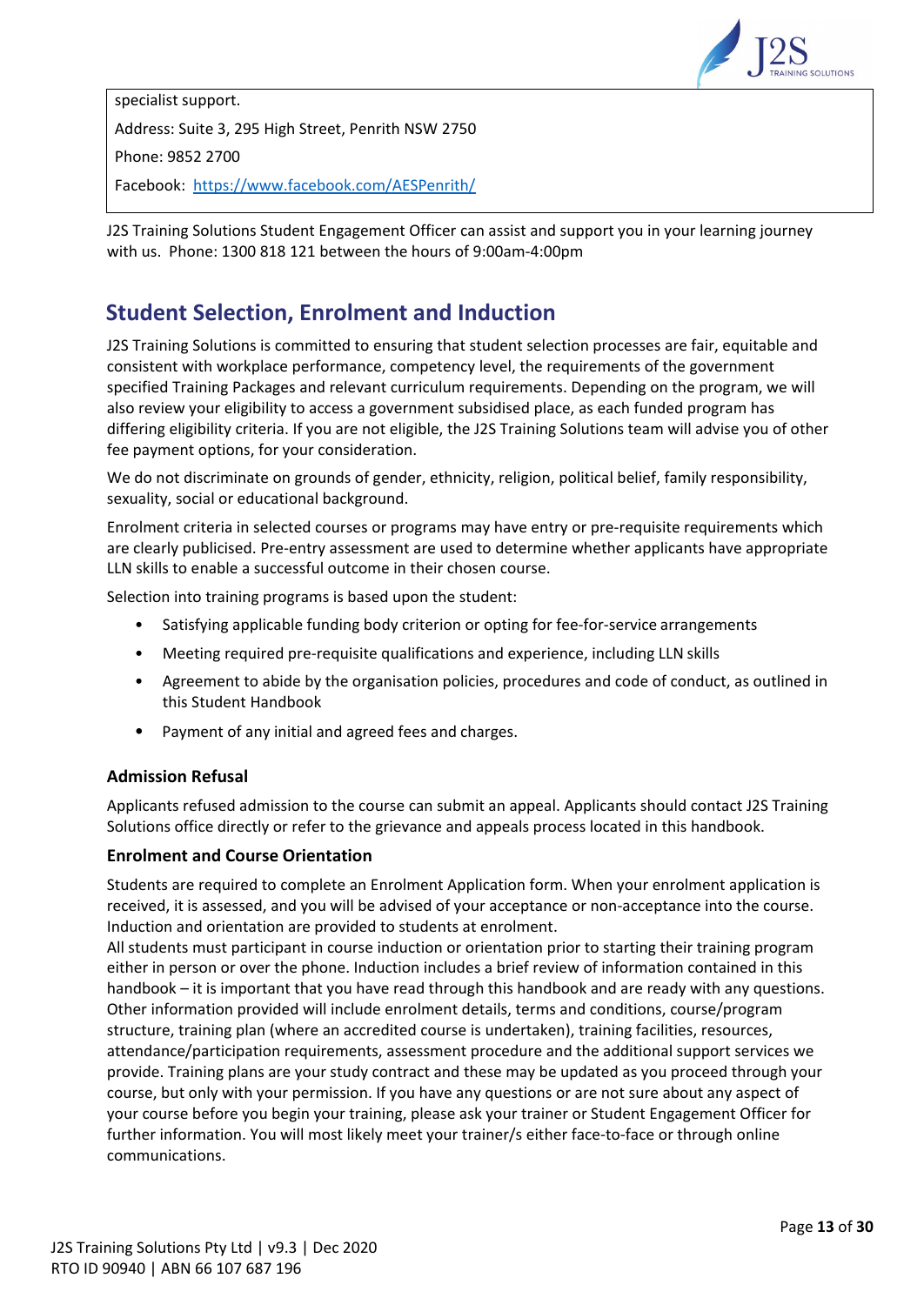

# <span id="page-14-0"></span>**Unique Student Identifier (USI)**

A USI is required by all Australians undertaking nationally recognised training. It allows students link to a secure online record of all qualifications gained regardless of the provider. This system was implemented by the Australian Government in 2015, it will show student achievements from 1 January 2015 onwards.

As an RTO, J2S Training Solutions cannot issue Certificates or Statements of Attainment without a USI. Therefore, it is mandatory that all students supply their USI upon enrolment.

If you do not have a USI, please visit [https://www.usi.gov.au/students/create-your-usi f](https://www.usi.gov.au/students/create-your-usi)or more information, and instructions on how to apply.

# <span id="page-14-1"></span>**Consumer Protection**

J2S Training Solutions is committed to ensuring the protection of its students' rights as consumers in providing accurate information in the marketplace. We apply a systematic approach to our consumer protection strategy, we have processes and systems in place for the transparency of operations to protect our consumers.

J2S Training Solutions will provide the necessary training and support to allow the students achieve competency, quality training and assessment experience for all customers, a clear, accessible feedback and consumer protection system including an identified Consumer Protection Officer (J2S Training Solutions' CEO), maintain procedures for protecting consumers' personal information. J2S Training Solutions Consumer Protection Policy covers the following strategies:

- The provision of information
- Protection of fees paid in advance
- Withdrawal from your course and refunds
- Complaints and appeals system
- Customer feedback
- Protecting personal information
- Discontinuance of training

#### <span id="page-14-2"></span>**Provision of Information**

J2S Training Solutions provides transparent and accurate information to its students and clients. Students can make informed decisions about their training and assessment requirements, enter a training pathway that is suitable and free from discriminatory barriers.

Prospective students are provided with pre-enrolment information including any pre-requisites and eligibility requirements, census dates, fees for the training program.

Students are provided with a variety of modes in accessing information required to protect their consumer protection rights, including induction sessions, physical materials and online materials.

Where a student is under the age of 18 years, a Parent or Guardian is encouraged to attend information sessions and must co-sign all enrolment forms. For more information, see the Student Selection, Enrolment and Induction section.

#### <span id="page-14-3"></span>**Protecting Fees being Paid in Advance**

J2S Training Solutions acknowledges that it has a responsibility to protect fees paid by students. To meet our responsibilities J2S Training Solutions will not accept payments over \$1,500 (no GST applies) from each individual student prior to the commencement of the course. More information about J2S Training Solutions Fees and Charges and Refund Policies are in this Student Handbook.

All students will receive an itemised invoice which clearly outlines the fees and any additional charges. This invoice is issued as part of the application process and it is the student's responsibility to check and clarify any unclear items.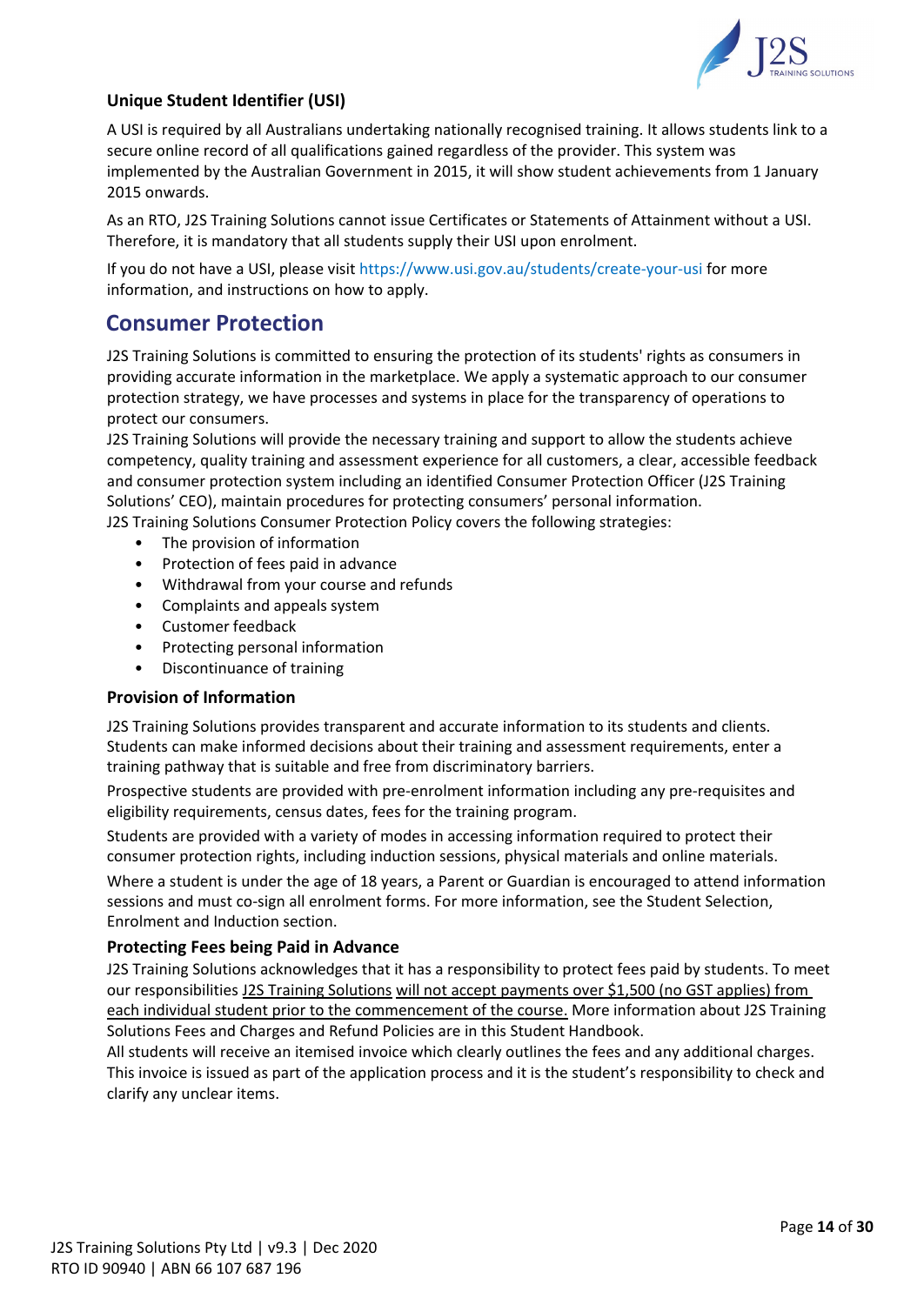

# <span id="page-15-0"></span>**Withdrawing from your Course and Refunds**

Should you decide that this is not the course for you, J2S Training Solutions has in place a [Student](https://2cc4e78e-c485-4b1f-928d-3e093e7325a2.filesusr.com/ugd/e3fe40_1749a012338a4f4980aecf4b128320af.pdf)  [Withdrawal procedure,](https://2cc4e78e-c485-4b1f-928d-3e093e7325a2.filesusr.com/ugd/e3fe40_1749a012338a4f4980aecf4b128320af.pdf) available on website. Should you decide to withdraw, you will need to follow this procedure, by completing the J2S Training Solutions [Withdrawal Form,](https://2cc4e78e-c485-4b1f-928d-3e093e7325a2.filesusr.com/ugd/e3fe40_a2b7936ccdcc424ab9198dad44ce78a9.pdf) which is available on our website or by contacting our office. As part of your withdrawal, you may be eligible to receive a refund, in line with J2S Training Solutions [Refunds Policy](https://2cc4e78e-c485-4b1f-928d-3e093e7325a2.filesusr.com/ugd/e3fe40_61d5423a529440f6aa40d374e433b5e7.pdf) in this Student Handbook.

#### <span id="page-15-1"></span>**Complaints and Appeals**

J2S Training Solutions strives to provide its customers with quality services and outcomes, if a complaint does arise, J2S Training Solutions has in place a [Grievance, Complaints and Appeals Policy and](https://2cc4e78e-c485-4b1f-928d-3e093e7325a2.filesusr.com/ugd/e3fe40_15064cb7f0614b4a9e71dcdcdc748dbf.pdf)  [Procedure.](https://2cc4e78e-c485-4b1f-928d-3e093e7325a2.filesusr.com/ugd/e3fe40_15064cb7f0614b4a9e71dcdcdc748dbf.pdf) We are committed to acting on each substantiated complaint, concern or appeal. This policy is available on our website.

J2S Training Solutions use a systematic approach to deal with complaints, concerns and appeals. All concerns, complaints and appeals are dealt with fairly, honestly, without bias, in a professional and fully documented manner.

Students may make a complaint about both academic and non-academic matters which may include (but are not limited to):

- Post-enrolment processes (including induction, orientation and enrolment)
- Quality of training offered (trainers/assessors, resources and facilities)
- Academic issues (intervention strategy, assessment and attendance)
- Access and handling student records
- Treatment received from staff including trainers/assessors and other students.

A written record of all complaints and appeals is maintained, including the details of lodgement, response and resolution. The nature of the matter will be used as part of J2S Training Solutions continuous improvement process and as part of its commitment ensuring high level training services are maintained.

Note that a student's enrolment will be maintained while the complaints and appeal process in ongoing and will not be jeopardised in any way. **Any complainant must commit to acting in good faith throughout the process and be willing to work towards a resolution as promptly as possible**.

All complaints are to follow J2S Training Solutions [Complaint Policy](https://2cc4e78e-c485-4b1f-928d-3e093e7325a2.filesusr.com/ugd/e3fe40_15064cb7f0614b4a9e71dcdcdc748dbf.pdf) found on our website. If a student requires help with understanding this process, they should contact J2S Training Solutions office for assistance.

# <span id="page-15-2"></span>**Complaints and Appeals Lodgement**

- Students**should** attempt to resolve the matter locally and the person involved. Please advise your trainer/assessor of your concern and seek their advice
- If the complaint is about your trainer you should in the first instance, bring the complaint to their attention and try to resolve the issue amicably. If this is not possible, you may escalate your complaint – refer to the next step
- Where an issue cannot be resolved in the first instance, it may be escalated by sending/emailing a completed Complaint Lodgement Form. This form can be provided by your trainer/assessor, J2S Training Solutions office or through our website: [Complaint Lodgement Form.](https://2cc4e78e-c485-4b1f-928d-3e093e7325a2.filesusr.com/ugd/1cc392_679f6be064ed49eb98eaa0d4e0d4ba56.pdf) The completed form should be emailed to J2S Training Solutions [info@j2s.edu.au](mailto:info@j2s.edu.au) and addressed to the Chief Executive Officer (CEO)
- Where an assessment result cannot be resolved with your assessor, it may be escalated by emailing a completed Assessment Outcome Lodgement Form to [info@j2s.edu.au.](mailto:info@j2s.edu.au) The form can be provided by your trainer/assessor, J2S Training Solutions office or through our website: [Assessment](https://2cc4e78e-c485-4b1f-928d-3e093e7325a2.filesusr.com/ugd/1cc392_edc300a73db74f1a91a1cb47799f38b9.pdf) Outcome Appeal form
- You will receive confirmation of receipt of your complaint within 48 hours
- J2S Training Solutions will attempt to resolve any complaints, concerns and appeals fairly and equitably within 10 working days from receipt of notice of complaint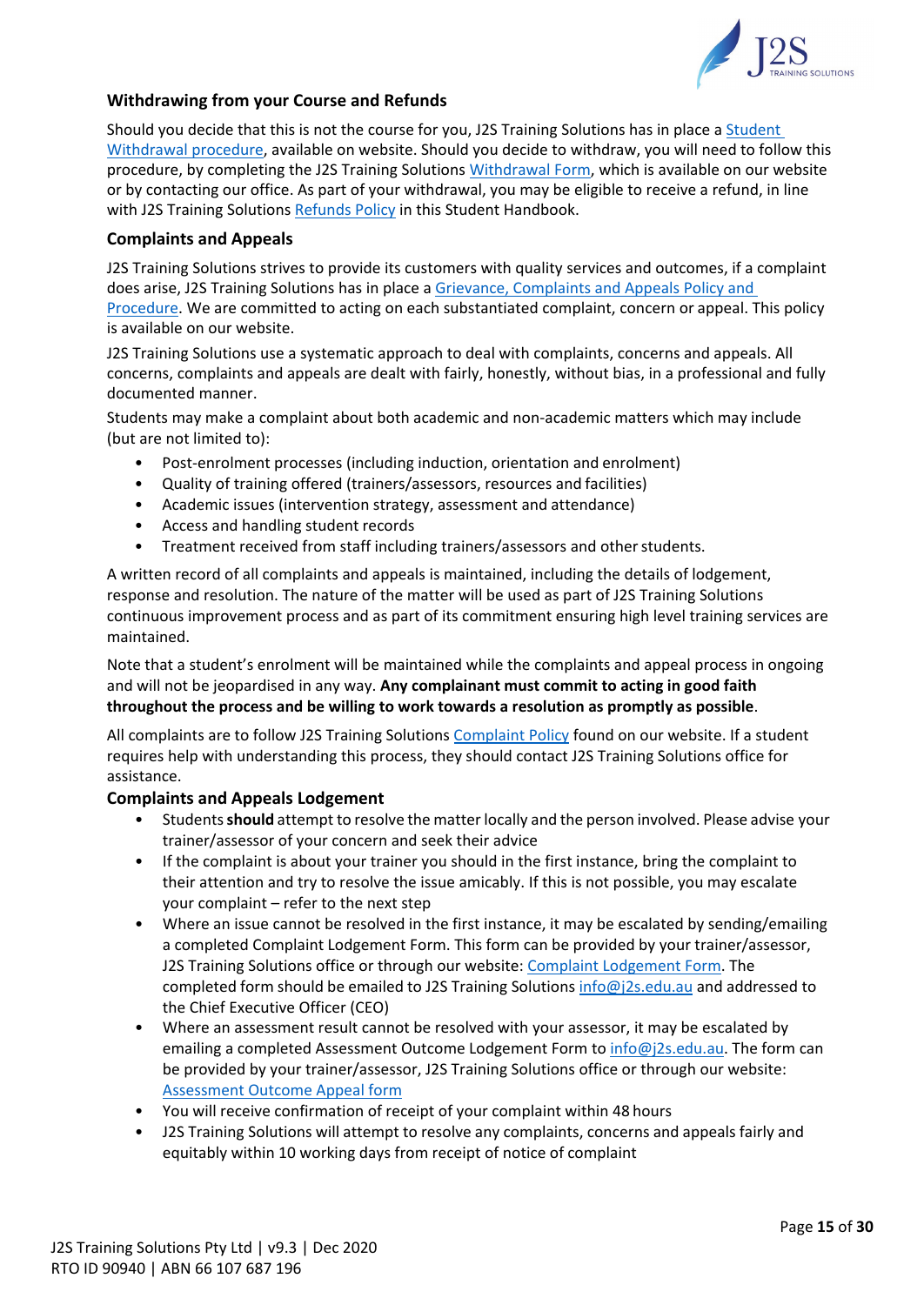

• Where more than 30 calendar days are required to process and finalise the complaint or appeal, the complainant or appellant will be notified in writing including reasons why more than 30 calendar days are required. Updates will be provided to the complainant or appellant on the progress of the matter.

# <span id="page-16-0"></span>**Complaints Resolution/Assessment Appeals Resolution**

- The Grievance, Complaints and Appeals Policy and Procedure is located on our [website.](https://2cc4e78e-c485-4b1f-928d-3e093e7325a2.filesusr.com/ugd/e3fe40_15064cb7f0614b4a9e71dcdcdc748dbf.pdf) Please read this document as it explains the complaints resolution process and your right to appeal a decision made
- In the case of an assessment appeal, an internal review of the assessment will be initially undertaken by one of J2S Training Solutions' qualified assessors within ten (10) working days upon receiving the formal appeal lodgement in written. Students who are not satisfied with the complaint/appeals handling by J2S Training Solutions may refer their complaint to National VET Regulator, ASQA, on 1300 701 801; or if enrolled in a NSW Smart and Skilled funded qualification, you may contact the Department's Customer Support Centre on 1300 772 104; or if enrolled in a QLD Certificate 3 Guarantee funded qualification, you may contact the Department's Customer Support Centre on 1300 369 935.

#### <span id="page-16-1"></span>**Feedback**

J2S Training Solutions is committed to providing quality training, students' feedback and evaluation are important to us. Students are encouraged to provide their feedback to trainers informally or in writing through the Contact Us page on the website. In addition, students are asked to provide feedback through a number of internal and external surveys including ASQA Learner Questionnaire and NCVER Student Outcome Survey.

#### <span id="page-16-2"></span>**Protecting Personal Information**

J2S Training Solutions collects personal information for the purpose of: employment or education, satisfying legal obligations, administration, to keep employers informed of the student's course progress, allow J2S Training Solutions to discharge its duty of care and in order to meet government reporting requirements.

J2S Training Solutions abides by the Australian Privacy Principles and takes reasonable measures to protect the privacy of individuals and staff in line with state and federal legislation. Under the Australian Privacy Principles, the student or staff member can access their personal information and may correct or update on them.

For more information, please see the **Privacy Policy**, on our website, in this Student Handbook or please contact our office.

#### <span id="page-16-3"></span>**Discontinuance of training**

In the event J2S Training Solutions can no longer deliver the qualification or the class cannot continue, we will advise the learners of alternate arrangements.

#### <span id="page-16-4"></span>**Change of Address, Name or Contact Details**

J2S Training Solutions provides students with course updates and other related activities through emails, phone and formal letters. It is essential that we have your correct name and contact details while you enrolling with us.

If you change address, name or contact details after enrolment, please notify J2S Training Solutions within seven days. Our contact details can be found at the first page of this handbook. If a certificate or Statement of Attainment is lost in the mail due to failure of updating your contact details, a reissuance fee will apply. See our website, [Fees & Charges f](https://2cc4e78e-c485-4b1f-928d-3e093e7325a2.filesusr.com/ugd/1cc392_683c0908b58f4f929b4874034192ead7.pdf)or details.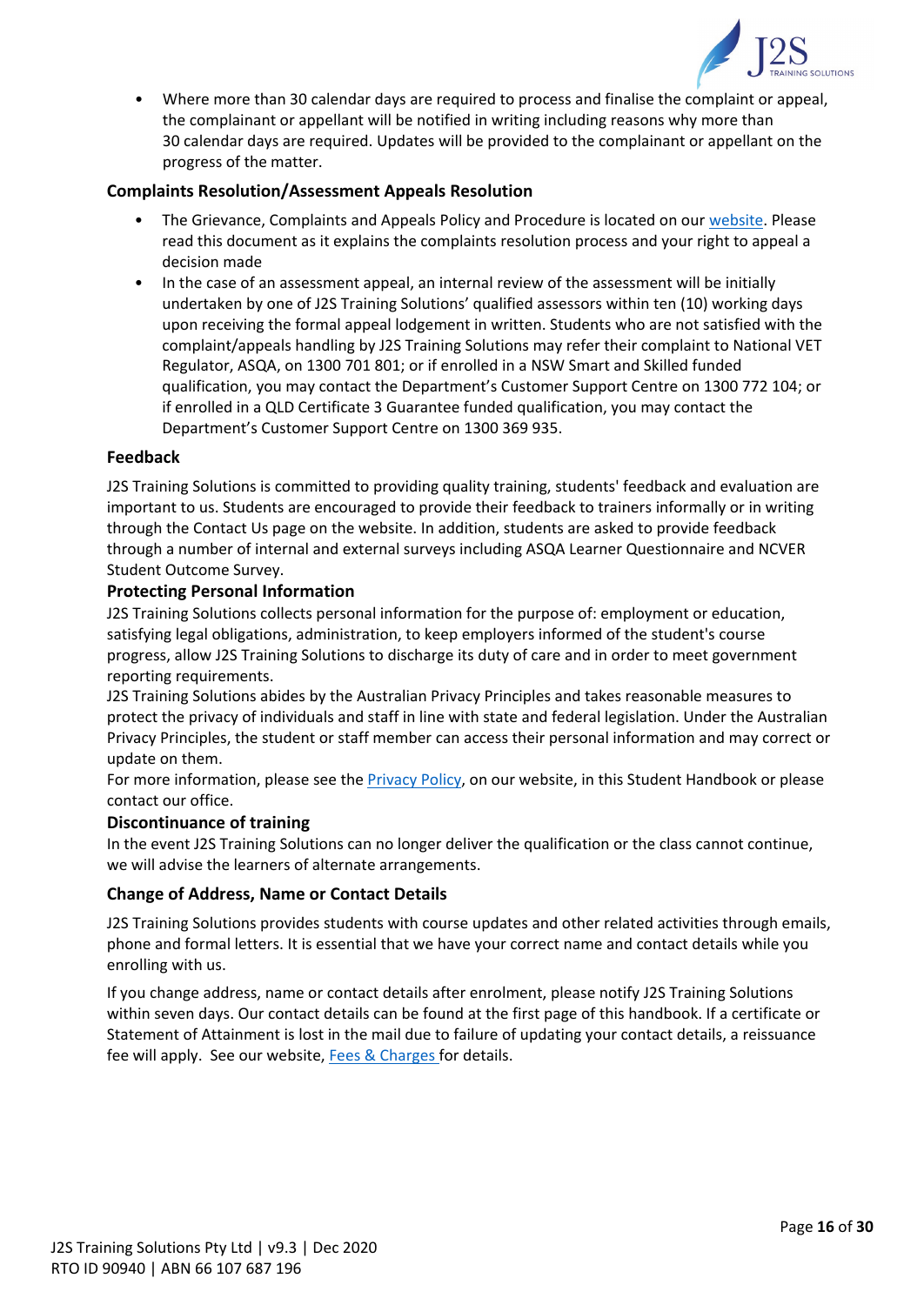

# <span id="page-17-0"></span>**Course changes**

# <span id="page-17-1"></span>**Deferment of Studies**

Once you have enrolled and commenced in a course, generally you cannot defer, except on compassionate grounds or compelling circumstances with evidence provided.

In some circumstances, trainees may also apply for an extension or temporary suspension with the consent of their employer. The appropriate application form must be submitted to the State Training Authority for approval. Your trainer, our Student Engagement Officer or Australian Apprenticeships Support Network (AASN) provider can advise you about the process and provide you the form.

Every effort will be made to assist you to continuing training where possible, deferment cannot be longer than 12 months from the date of lodgement. Transfer to another program or deferment can only be done through written request and negotiation with J2S Training Solutions.

To request a deferment, email your request to [info@j2s.edu.au.](mailto:info@j2s.edu.au) You will receive a formal response within five (5) working days.

Please note – J2S Training Solutions has the right to refuse a student's deferment request. Should this occur, the student has the right to follow J2S Training Solutions' Complaints and Appeals procedure (as outlined within this Student Handbook and on our website).

A deferment will not trigger a refund. However, no further payment will be required during the approved deferment period. Students do not recommence training within a 12- month period of deferral will be reported as discontinued in accordance with state contractual requirements.

## <span id="page-17-2"></span>**Course Transfer**

Transfer from one course to another will result in the initial course being cancelled and a new enrolment in the transferred course. Further details and implications will be explained by your trainer or our staff.

We are required to notify third parties (AASN, employer for trainees, and government Departments) on the subject of your transferring. Should the transfer be likely to incur additional course fees and charges, you will be advised at the lodgement time. There is no administration/application fee for a course transfer.

From time to time, accredited qualifications being updated to meet industry needs, the old qualifications become superseded. This is a government initiative which J2S Training Solutions must follow.

If you are enrolled in a superseded course/qualification, J2S Training Solutions may transfer you across to an updated one.

Sometimes, the updated course/qualification duration may be longer. If this does not suit your current circumstances, please talk to your trainer or contact J2S Training Solutions.

Transferring from a superseded course/qualification to an updated one is free of charge.

# <span id="page-17-3"></span>**Obligation to Recognise Qualifications and Statements of Attainment (Credit Transfer)**

It is our obligation to recognise qualifications and statements of attainment issued by other RTOs align to your proposed course. This is known as Credit Transfer (CT). However, you must provide us with permission to verify your achievements with the issuing RTO if we are unable to verify your qualifications with the USI portal.

To apply for Credit Transfer, you will need to complete the Credit Transfer Application Form and submit to J2S Training Solutions with the required documentations and permission.

Credit Transfer processing is free of charge. Once your credit transfer being approved, relevant fees and charges will be deducted from your overall course. Your course duration may be shortened as well.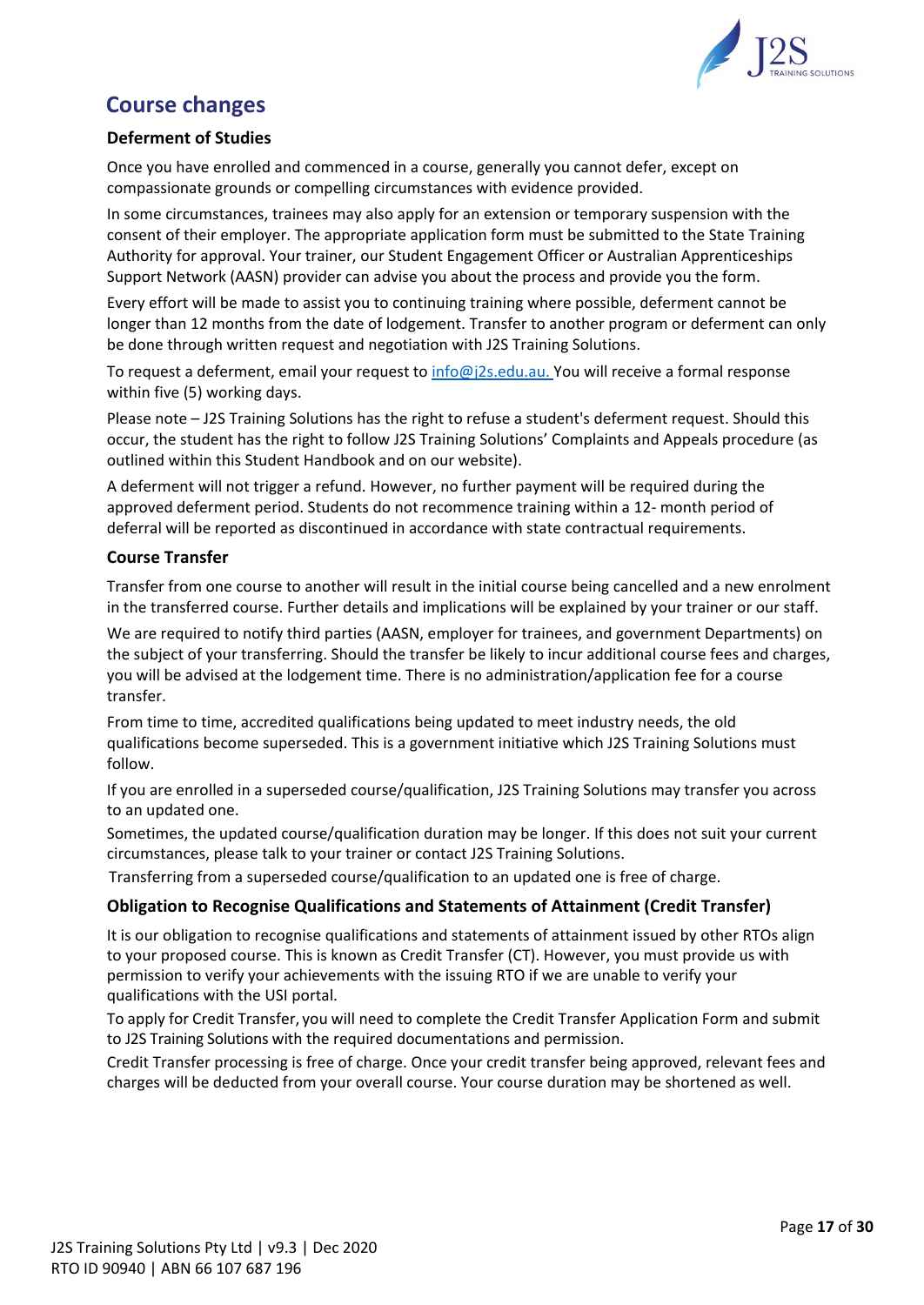

# <span id="page-18-0"></span>**Recognition of Prior Learning (RPL)**

The term RPL (*Recognition of Prior Learning*) applies to the recognition that you have acquired skills and knowledge previously through formal training, work experience and/or life experience. This skills acquisition can be measured against the competency performance that you are expected to demonstrate in your current course. If you look into your course competency criteria and believe you already have part or all of the required skills, knowledge and ability, you can apply for recognition of prior learning.

Knowledge and skills can be acquired in a variety of ways, through:

- A formal learning process, such as attending school or completing a short course
- Working experience, such as on the job training
- Life experience or personal experience, such as a hobby or experience at home. There are no restrictions on where or how you acquired the skills.

You will be asked to complete a formal application and provide evidence as part of your application. This evidence may take a variety of forms and could include certifications, references from past employers, testimonials from clients or work samples. J2S Training Solutions ensures the evidence is authentic, valid, reliable, current and sufficient.

The RPL process as follows:

- The applicant is informed of the course content and RPL process prior to/or at the time of enrolment.
- Applicants are invited to verbally discuss their RPL application. The purpose of this is to ensure the potential RPL applicant is fully aware of the RPL process.
- If the applicant decides to proceed with RPL, upon payment of the prescribed fee, they will be issued with an RPL kit, containing:
	- $\circ$  an RPL application form, outlining the information about the application and the units of competency they are making claim for
	- o a guide of evidence that the student will need to provide to support his/her PRL application.

There is a cost to administering an RPL process, based on the review of the applicant's portfolio and, in some instances, practical skills. RPL fees are charged based on the actual cost of services to be provided and are determined on a case by case basis. Applicants are advised of the fees at the time of application.

For any subsidised or funded program, you should discuss arrangements prior to applying for an RPL as RPL is not funded by such bodies.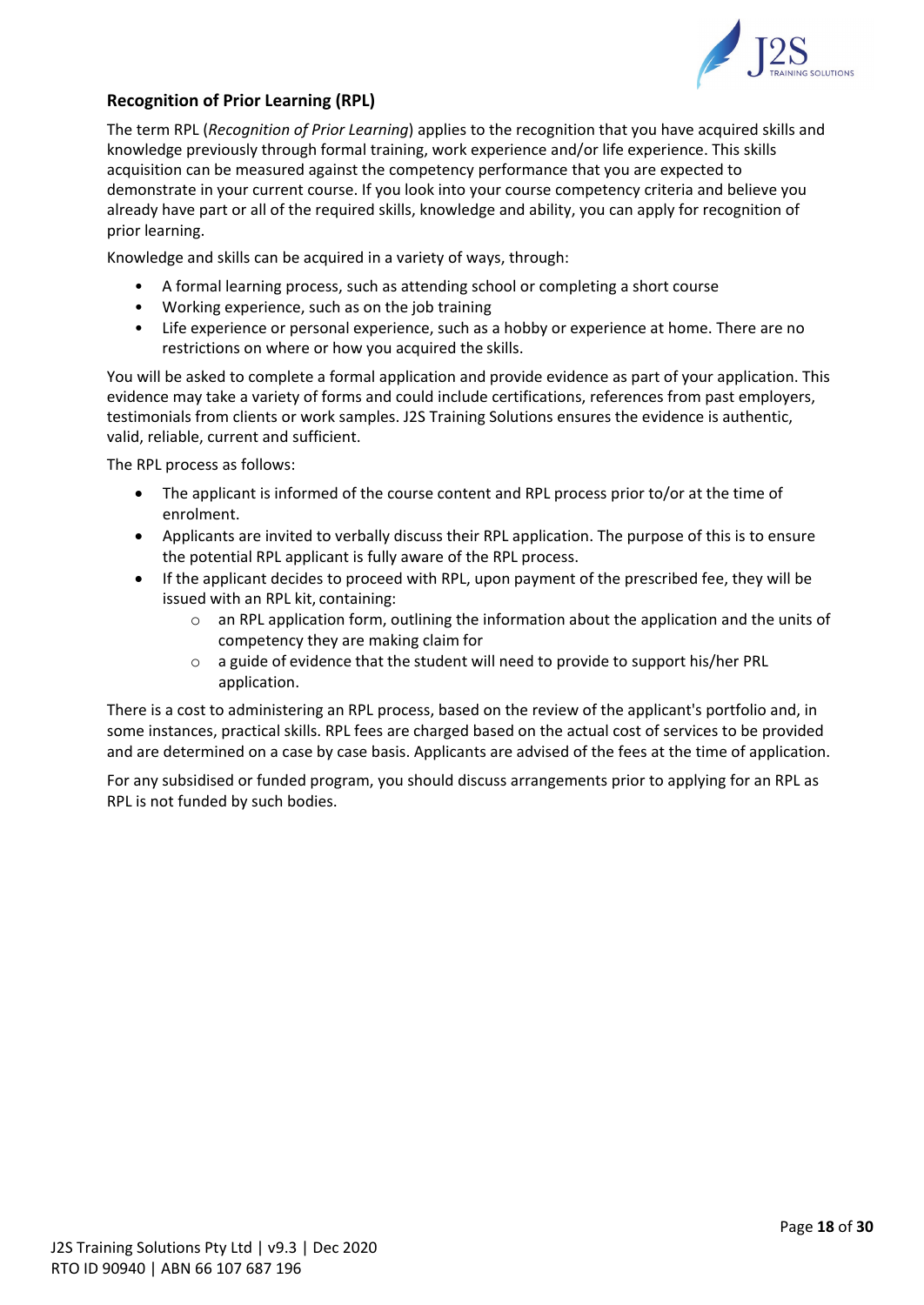

# <span id="page-19-0"></span>**Fees and Charges, including Refunds and Exemptions**

To ensure students and employers are well informed of course fees and refund arrangements, you will be provided with details prior of enrolment. At least one tax invoice will be provided to you.

Irrespective of the funding methods, it is a requirement of J2S Training Solutions that where course fees, enrolment fees or other charges are applicable, these must be paid by the specified due dates based on a tax invoice and paid in Australian dollars.

J2S Training Solutions does not accept over \$1,500 upfront fees (no GST applies). A payment plan will be provided if the course fee is over \$1,500. The balance must be paid before course completion. J2S Training Solutions accepts the following payment methods:

- Credit Card
- Direct Debit (by Ezidebit)
- Direct Bank Transfer

Please contact J2S Training Solutions for details.

# <span id="page-19-1"></span>**Traineeships**

Where tuition fees are applied to traineeship training, the employer may be charged the tuition fee on behalf of the student according to the Training Proposal Agreement signed between J2S Training Solutions and the employer.

## <span id="page-19-2"></span>**Conditions of Eligible Refunds and Payment**

Please refer to our website, for the [Student Fees, Charges and Refund Policy.](https://2cc4e78e-c485-4b1f-928d-3e093e7325a2.filesusr.com/ugd/e3fe40_61d5423a529440f6aa40d374e433b5e7.pdf) Refund will be paid directly to the student or the person originally making the payment.

#### <span id="page-19-3"></span>**Non-payment of Fees**

Late payment may incur a penalty. Failure to pay the course fees within 14 days of the final notice by either the student or their employer may result in any or all the following, until the full amount is paid:

- Suspension from attending/participating in the course
- Inability to receive your Certificate or Statement of Attainment
- Report of breaching a Training Contract (Trainees and Apprentices).

Where a student's payment is overdue more than thirty (30) days, J2S Training Solutions reserves the right to suspend the training until payment is made.

#### <span id="page-19-4"></span>**Recovery of Outstanding Fees**

For overdue fees, J2S Training Solutions will undertake the following cost recovery steps:

- Contact the student via phone, email or mail with a courtesy reminder of outstanding fees
- If there is no response from the student, J2S Training Solutions will issue an overdue payment reminder to the student with the amount owing
- The student will be contacted with a final notice if still no payment being received by J2S Training Solutions
- J2S Training Solutions will send the student a formal letter of demand if all the above attempts failed
- J2S Training Solutions may use a debt collection agency if fees still outstanding. The student may also be required to pay additional fees associated with the debt collection process.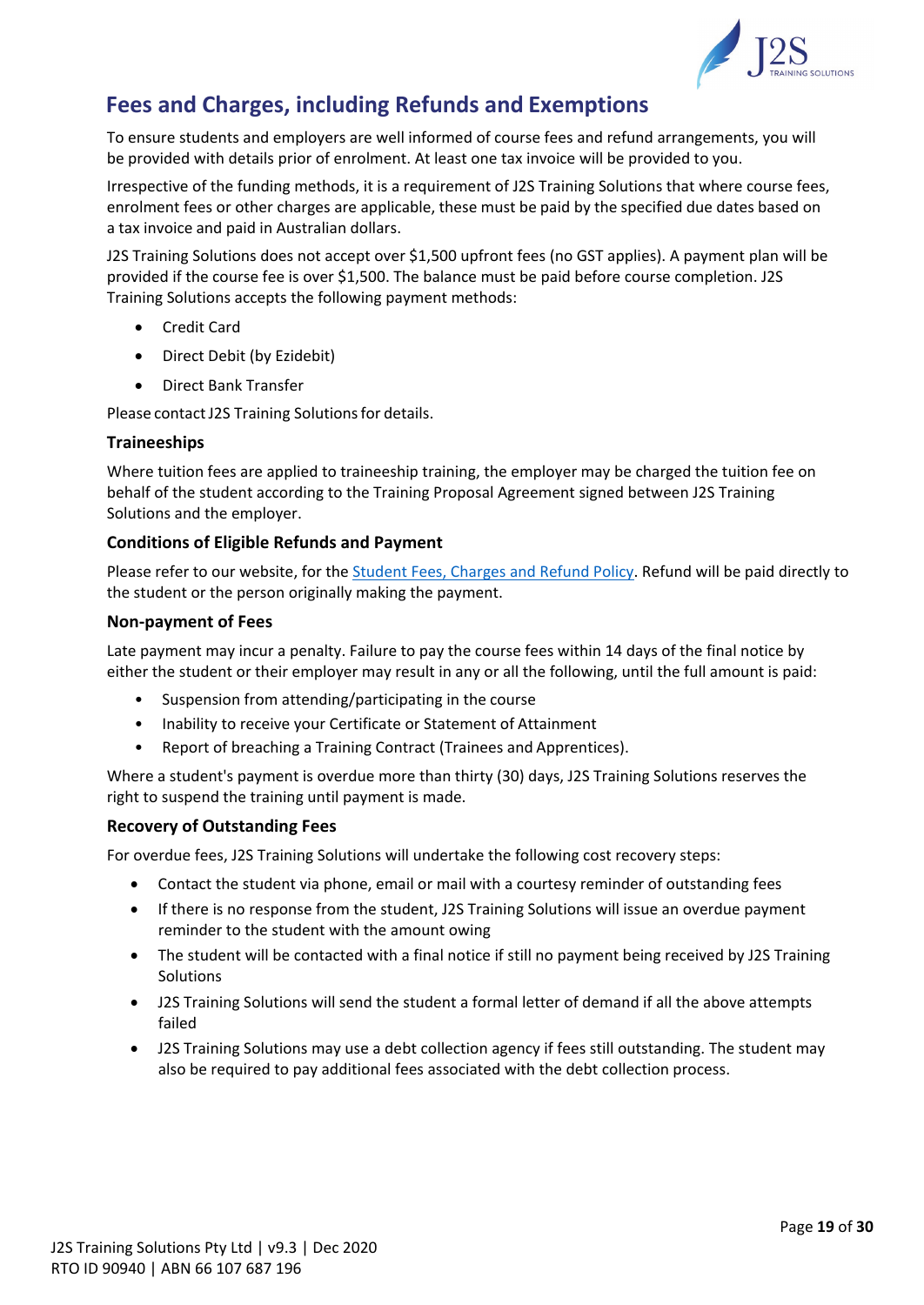

# <span id="page-20-0"></span>**J2S Training Solutions Safe Learning Environment for Students and Staff**

J2S Training Solutions provides an adult learning environment and all staff and students are expected to act responsibly.

It is expected all the staff, trainers and students respect each other and ensuring a safe working/training environment.

Staff, trainers and students must comply with Australian laws, state laws and the regulations of statutory bodies.

The Policies and Procedures of J2S Training Solutions also form an important part of the Code of Conduct. It is expected that all students to:

- Be punctual at training, notice your leave or absence at the earliest convenience
- Keep training venues clean and tidy
- Understand the course requirements
- Check holidays, business commitments etc. do not clash with assessment dates
- Notify J2S Training Solutions of any change in contact details
- Maintain the training equipment in good conditions
- Refraining from disrupting or interfering the training
- Focus on work safety requirements, including wearing personal protective equipment (PPE) and dressing properly
- Be responsible of identifying and informing your trainer or J2S Training Solutions staff of your individual learning needs
- Inform your trainer or J2S Training Solutions staff of any difficulties may interfere your learning or extra assistance needs
- Check the assessment requirements for each subject including due dates and number of assignments
- Be aware of, and meet, the trainers' expectations in relation to submitting assignments, attendance, communication, negotiation and problem-solving strategies
- Comply with J2S Training Solutions 's policies and procedures.

## **Breaches of the Code of Conduct shall be dealt under J2S Training Solutions' Disciplinary Policy and Procedure**.

Should a student believe that another student, staff member or related person is not behaving in accordance with this Code of Conduct, the student has the right to commence the Complaints and Appeals process, as outlined on our website. The Code of Conduct is listed on page 26 - 30 in this Student Handbook.

#### <span id="page-20-1"></span>**General Health and Well-Being**

J2S Training Solutions is committed to providing a safe and healthy work/training environment. We endorse and practice current legislation, encourage workplace improvements through hazards control.

When a training is being delivered in the workplace, the workplace management is primarily responsible for safety issues. J2S Training Solutions staff will review the workplace if required.

Students must take care of their own health and safety follow all safety rules, procedures and instructions. Be aware of your environment especially during online learning.

Smoking is not permitted inside buildings, near entrances or exits of public buildings. Be aware of *NSW Smoke-free Environment Act 2000* and smoking permitted areas. If you have any concerns regarding safety and health, you should immediately report the situation to your trainer or supervisor.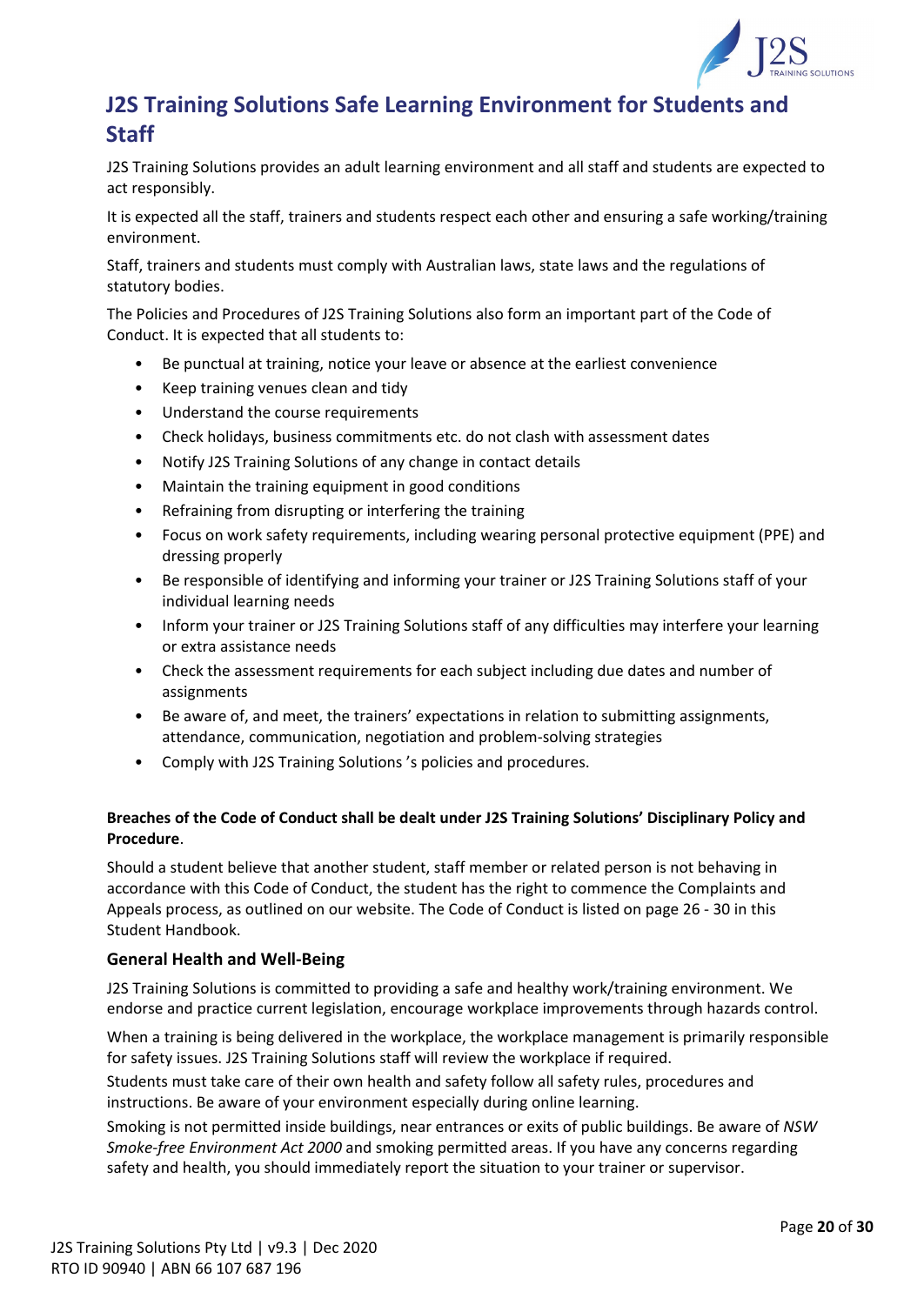

Turn your irrelevant electronic devices OFF during training. For exemptions, please discuss with your trainer prior the class.

# <span id="page-21-0"></span>**Alcohol and Drugs**

J2S Training Solutions endorses a substance-free learning environment. Possession, consumption and/or provision of alcohol and/or illicit drugs is not permitted in the classroom. You cannot come to class if you are affected by alcohol and/or drugs (whether legal or illegal) as this presents a WHS risk to yourself and others in the class. You cannot return to class if you have consumed illicit drugs and/or alcohol during a class break (including lunch).

# **Accidents and Critical Incidents**

In the event you have accident or injury whilst undertaking your training in the workplace, this **must be reported** to your supervisor or trainer immediately. All injuries in a workplace **must be reported**, no matter major or minor. This is to ensure adequate protections. Complete an Accident Report Form which should be available at worksites. Should the injury require medical treatment, the medical practice must be advised that the injury occurred in the workplace.

## <span id="page-21-1"></span>**Critical Incidents**

J2S Training Solutions has policies and guidelines designed to ensure appropriate actions being taken in critical incidents. Critical incidents could include but not limited to:

- Death/suicide, severe injury or any threat of these
- Serious accident, injury or illness
- Missing student
- Deprivation of liberty, domestic violence, threats of violence, assault, rape/sexual assault, drug or alcohol abuse, aggravated burglary, biological or chemical weapons
- Fire, bomb-threat, explosion, gas/chemical hazards, discharge of firearms
- Threat of widespread infection or contamination
- Students or staff lost or injured during fieldwork excursions
- Disrupt operations of J2S Training Solutions
- Serious damage to facilities
- Serious Workplace Health and Safety risk
- Severe verbal or psychological aggression
- Natural disaster.

If the incident is on training premises, the first action is to contact emergency services: fire, ambulance or police.

The J2S Training Solutions' CEO should be contacted immediately when an incident involves serious injury, threat to life, property or death.

Should you experiencing any personal difficulties, J2S Training Solutions will make every attempt to accommodate your needs.

J2S Training Solutions has a compassionate and understanding approach to the difficulties of our participants. If your needs exceed our capacity, J2S Training Solutions will refer you to an appropriate external agency.

# <span id="page-21-2"></span>**Studying and Learning in an Ethical Manner**

If you are undertaking the qualification under the auspices of your employer, you will remain subject to the disciplinary policies and procedures of your employer. In addition, we require you to comply all legal instructions by your trainer/assessor.

Academic dishonesty and all forms of cheating will be penalised which may result in your enrolment being cancelled. Educational and academic misconduct is defined as:

• Copying or attempting to copy someone else's work, or knowingly allowing someone else to copy your work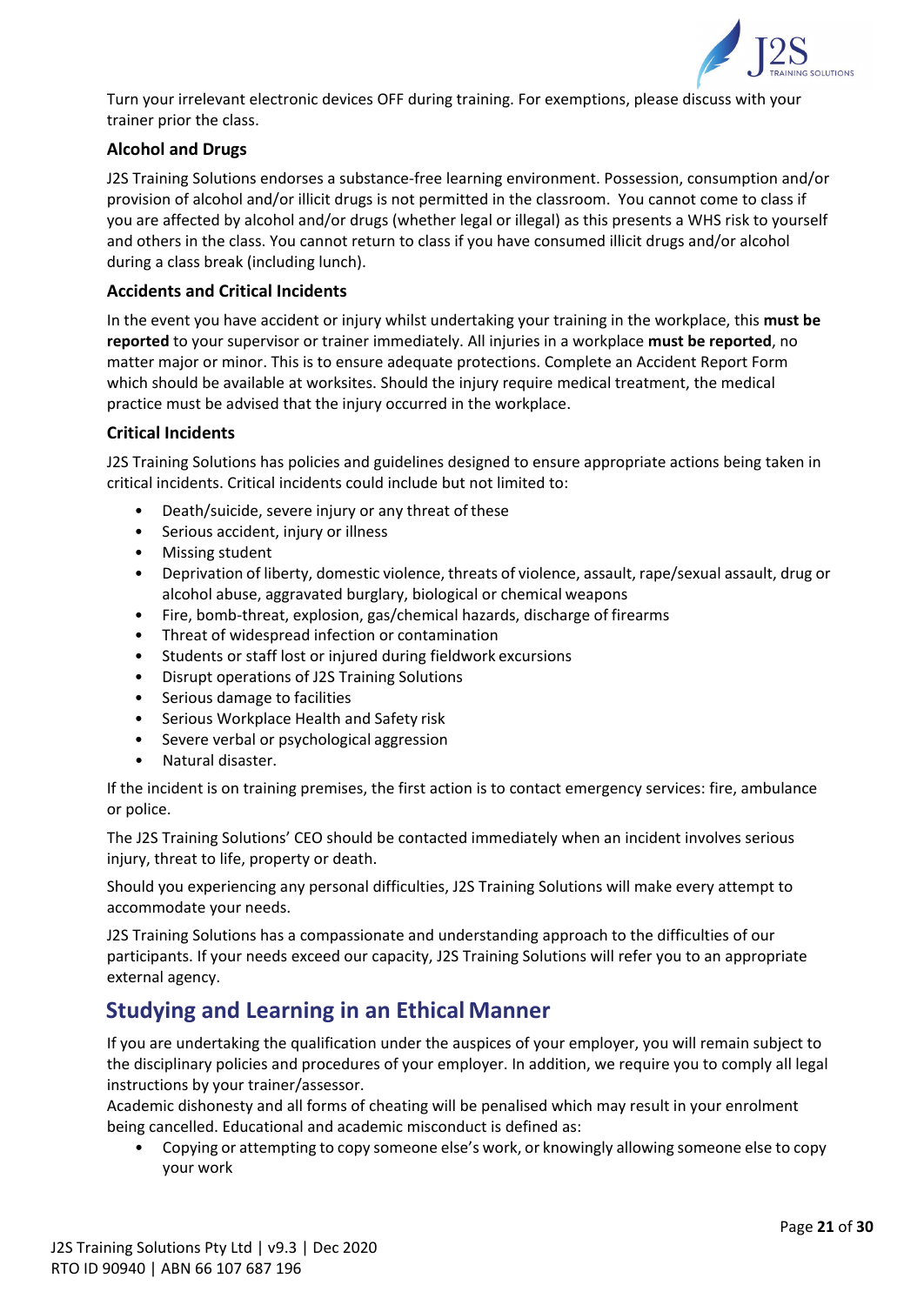

- Using information prohibited for use [copyright material, IP, business restricted material, etc.], except where permitted for study purposes and the source of the information is fully disclosed
- Submitting work of another person as your ownwork (this includes copying from the Internet)
- Plagiarism using language or ideas from other people without acknowledging the source and claiming it as your own.

## <span id="page-22-0"></span>**Plagiarism**

While collaboration and sharing information is encouraged, you must ensure your assessments **represent your own effort, knowledge and skills**. You must not take the work of others and present it as your own.

Plagiarism may result in the assignment / assessment deemed to be '*Not Yet Competent'*. Students accused more than once of academic misconduct, including plagiarism, may be dismissed or cancelled from their enrolment.

Plagiarism can take several forms:

- Quoting from a book or an article without acknowledging the source
- Handing in someone else's work as your own
- Stealing and passing off another person's words or ideas and claiming them as your own
- Giving incorrect information about the source of a quotation or idea
- Downloading information from the internet without acknowledging the source
- Copying a section of a book or article and submitting it as your own work
- Presenting as a new and original idea or produce something which was derived from an existing source.

# <span id="page-22-1"></span>**Privacy and Freedom of Information**

J2S Training Solutions collects personal information for the purpose of employment or education, satisfying legal obligations, administration, to keep employers informed of the student's academic progress, allow J2S Training Solutions to discharge its duty of care and to meet government reporting requirements.

J2S Training Solutions abides by the Australian Privacy Principles and takes reasonable measures to protect the privacy of individuals and staff in line with state and federal legislation.

Under the Australian Privacy Principles, students or staff can access his/her personal information and may correct them.

These principles include:

- Non-disclosure of your personal details to any unauthorised person, and
- Non-disclosure of student details to any unauthorised person.

J2S Training Solutions is required to provide Commonwealth and State Government Authorities with student and training activity data which may include information provided in your enrolment form. Information is required to be provided in accordance with the VET Quality Framework.

Government authorities may use the information provided for planning, administration, policy development, program evaluation, resource allocation, data reporting and/or research activities. For these and other lawful purposes, Government Authorities may also disclose information to its consultants, advisers, other government agencies, professional bodies and/or other organisations.

#### <span id="page-22-2"></span>**Access to Records**

J2S Training Solutions will retain records of AQF certification documentation and/or statements of attainment for a period of 30 years. Students will have access to all information held on them. J2S Training Solutions will store and use the information appropriately and limit access to only those who have a legal reason to have access to that information, or whom the student has given permission.

Students who request access to their information will be given full access to the details they want. No cost will be charged for them accessing their information whilst they are enrolled students. You may request Participant Record Request Form from J2S Training Solutions.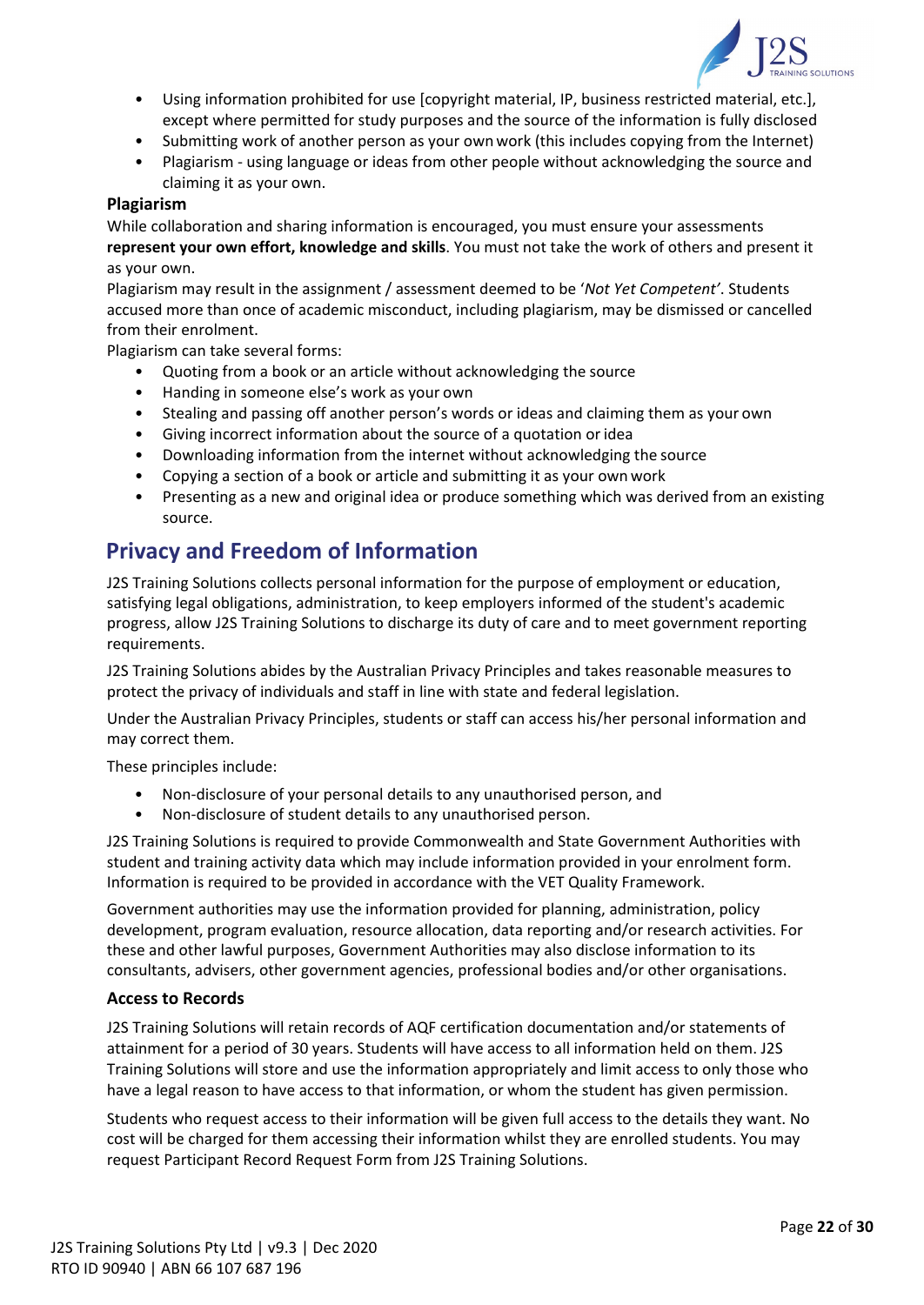

For records accessing, student must provide identification (such as driver license, passport) either in person or a certified copy along with the completed form. For more information, please see the [Privacy](https://2cc4e78e-c485-4b1f-928d-3e093e7325a2.filesusr.com/ugd/e3fe40_0d3ccc01ccfb4b0aba5f02c1a25772ff.pdf)  [Policy](https://2cc4e78e-c485-4b1f-928d-3e093e7325a2.filesusr.com/ugd/e3fe40_0d3ccc01ccfb4b0aba5f02c1a25772ff.pdf) at our website*.*

You have the right to access your current academic records and any personal information. Depends on the information being sought, we can provide:

- Training records including certificates and statements of attainment
- Assessment results including workbook or practical assessments.

We aim to provide you up to date records within five (5) working days of receiving your request.

## <span id="page-23-0"></span>**Issuing & Re-issuing Certificate or Statement of Attainment**

Upon successful completion of your coursework and all fees paid, a Certificate or Statement of Attainment will be issued to you within 30 calendar days. This meets the Standards for RTOs 2015.

If J2S Training Solutions ceases operation during your enrolment, a statement of attainment will be issued to you including all the units you completed.

Should you require a certificate/statement of attainment replacement, please contact J2S Training Solutions. Requests for certificate/statement of attainment replacement will incur an administrative charge as detailed on our website, [Fees & Charges.](https://2cc4e78e-c485-4b1f-928d-3e093e7325a2.filesusr.com/ugd/1cc392_683c0908b58f4f929b4874034192ead7.pdf) Strict identification requirements are in place to ensure authenticity of the student. Certificate/Statement of Attainment reissuing will be processed within five working days, once all the checks are undertaken.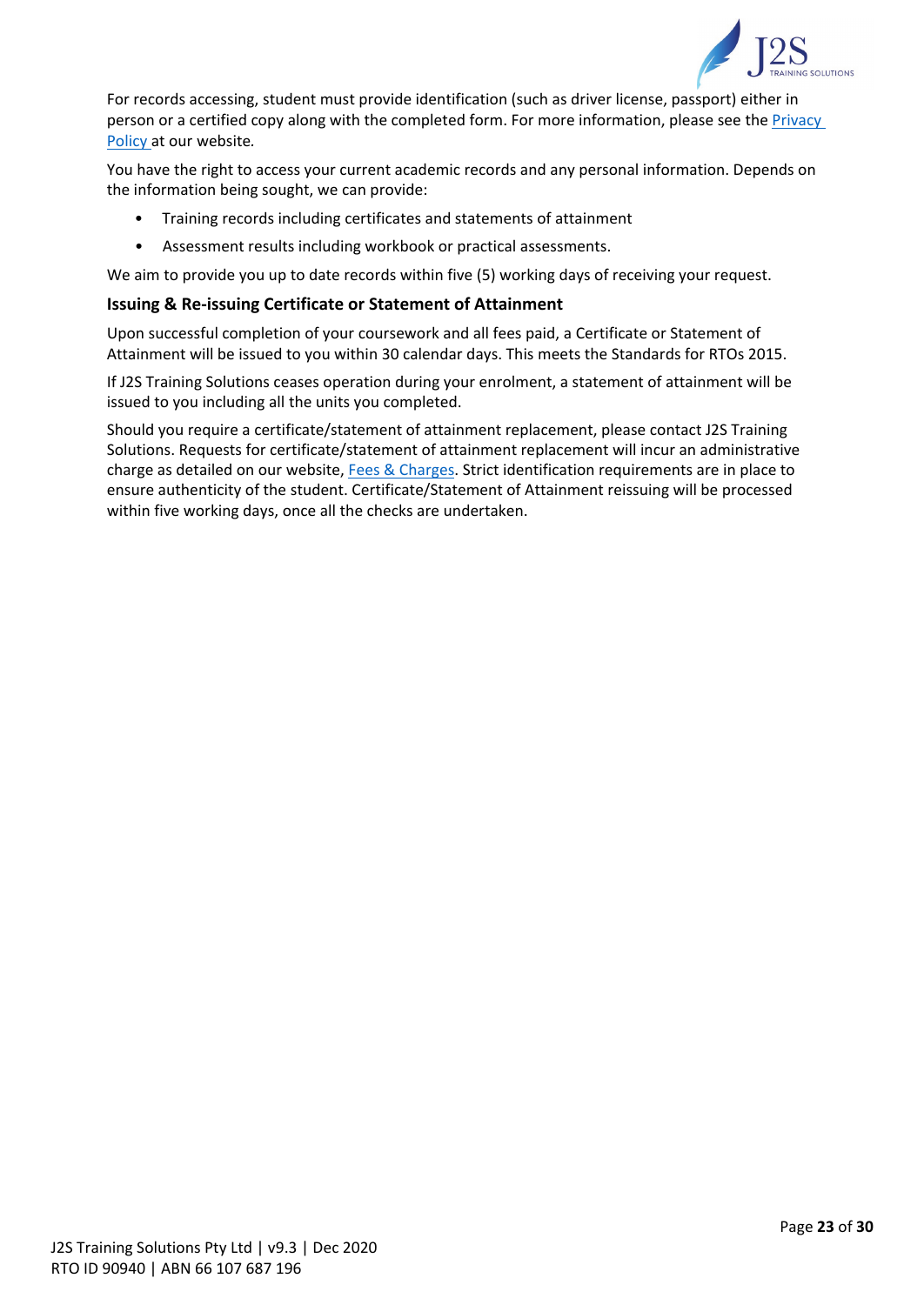

# <span id="page-24-0"></span>**Legislation and regulation governing J2S Training Solutions**

J2S Training Solutions is subject to a variety of legislative and regulatory requirements. Current legislation effects our operations includes but not limited as below:

## <span id="page-24-1"></span>**Harassment and Discrimination Policy**

J2S Training Solutions isrequired under Australian law to ensure we provide a workplace that isfree from all forms of harassment and discrimination (including victimisation and bullying).

Harassment can be any form of verbal or physical behaviour which is unwanted, unwelcome or improper.

If you consider you have been harassed, you should let the other party know that their behaviour is unacceptable. In an instance where you do not feel comfortable talking to the other party or that party continues with the behaviour, you should speak to your your trainer or J2S Training Solutions staff.

The right to lodge a formal complaint of misconduct against the harassing person is available. All staff at J2S Training Solutions are made aware of their responsibilities in relation to discrimination and harassment. All forms of harassment and unacceptable behaviour, both overtly and covertly, are not tolerated in J2S Training Solutions, which includes:

#### <span id="page-24-2"></span>**Racial Harassment**

This may occur when a person is threatened, abused, insulted or taunted in relation to their race, descent or nationality, colour, language or ethnic origin, or a racial characteristic. It may include derogatory remarks, innuendo, slur, intolerance, mimicry or mockery, display material prejudicial to a race, racial jokes, allocating least favourable jobs or singling out for unfair treatment.

#### <span id="page-24-3"></span>**Sexual Harassment**

This is any verbal or physical sexual conduct that is unwelcome or uninvited. It may include kissing, embracing, patting, pinching, touching, leering or gestures, questions about a person's private or sexual life, requests for sexual favours, smutty jokes, phone calls, emails, facsimiles or messages, offensive noises or displaying sexually graphic or suggestive material.

#### <span id="page-24-4"></span>**Discrimination**

Discrimination is identified as treating someone unfairly or unequally. Equal opportunity laws prohibit discrimination on the grounds of sex, marital status, pregnancy, family responsibility, family status, race, religious, political conviction, gender history, impairment, age or sexual orientation.

#### <span id="page-24-5"></span>**Bullying**

Bullying or offensive behaviour that intimidates, humiliates and/or undermines a person or group is unwelcome. Bullying can be verbal abuse, physical assault, unjustified criticism, sarcasm, insult, spreading false or malicious rumours, isolating or ignoring a person, putting people under unnecessary pressure with overwork or impossible deadlines, sabotaging someone's work or their ability to do their job by not providing them with vital information and resources.

#### <span id="page-24-6"></span>**Victimisation**

It is against the law for anyone to hassle you or treat you unfairly because you have made a complaint or for providing evidence or information for a complaint. This is known as victimisation.

Victimisation is unacceptable and will not be tolerated. It is under the Discipline Policy and Procedure.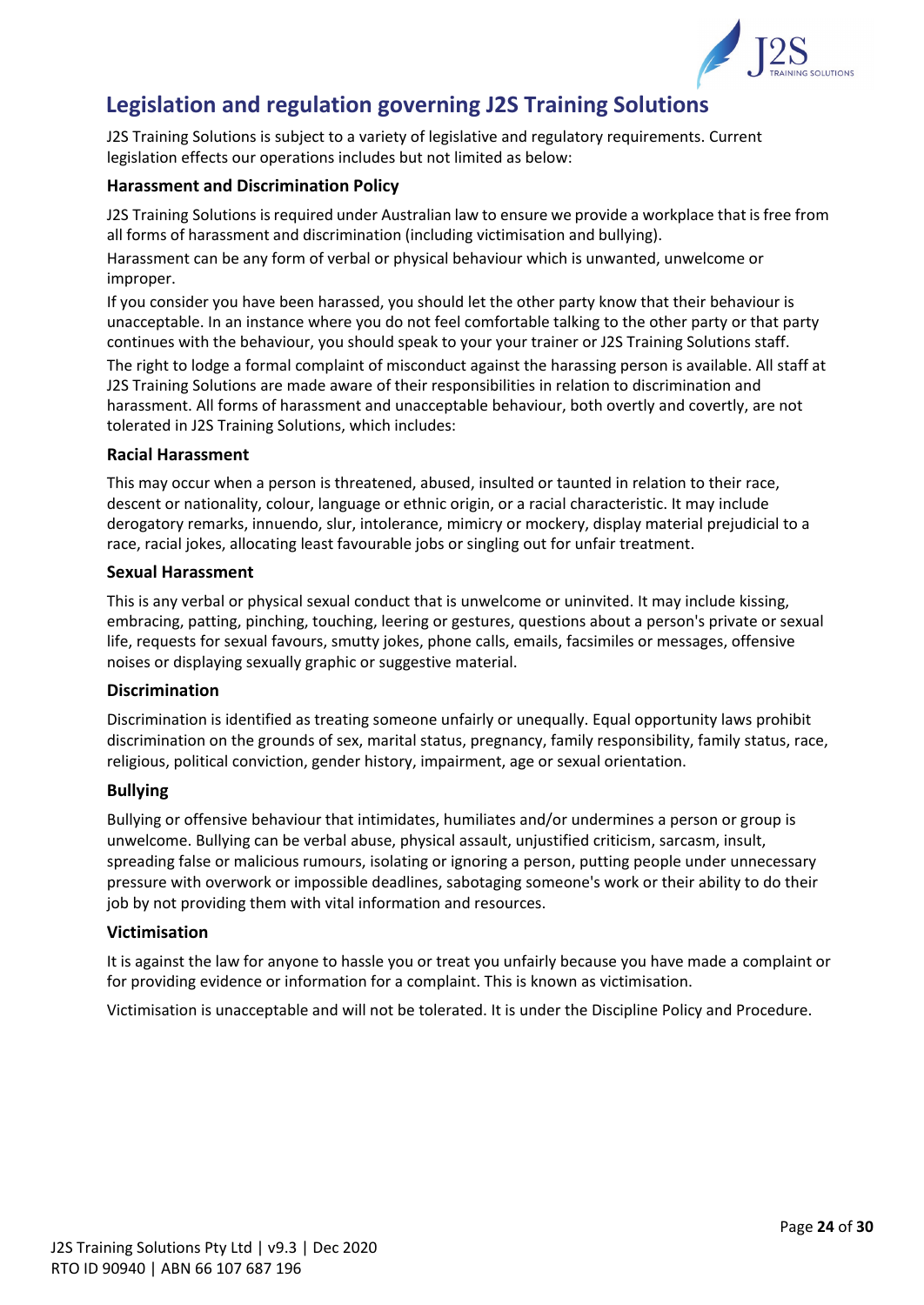

# <span id="page-25-0"></span>**Anti-Discrimination Legislation**

The following Acts describe the illegality to discriminate against people in employment based on gender, gender preference, race, skin colour, disabilities and religious:

- Disability Discrimination Act 1992
- Age Discrimination Act 2004
- Equal Employment Opportunity (Commonwealth Authorities) Act 1987
- Racial Discrimination Act 1975
- Sex Discrimination Act 1984.

For information on the Acts and State/Territory specific information, please refer to the table on page 29 - 30.

#### <span id="page-25-1"></span>**Harassment and Complaints Reporting Processes**

When J2S Training Solutions being informed of any harassment or discrimination, we have the responsibility to take immediate and appropriate action to address it.

- In dealing with all complaints, the privacy of all individuals should be respected, and their confidentiality maintained
- Whenever possible, all complaints will be resolved by discussion, cooperation and conciliation
- Both the person making the complaint, and the person against will receive information, support and assistance in resolving the issue
- Harassment or discrimination should not be confused with legitimate comment and advice (including feedback) given appropriately by J2S Training Solutions or trainer
- Students should not make any frivolous or malicious complaints
- If deemed appropriate, J2S Training Solutions has the right to report offences to police.

# <span id="page-25-2"></span>**National Vocational Education and Training Regulator Act 2011**

(Administered by the Australian Skills Quality Authority)

This Act sets out the constitutional roles and functions of the Australia Skills Quality Authority, including those relating to the registration of training organisations, and course accreditations.

#### <span id="page-25-3"></span>**Privacy Act 1998 as Amended**

For further information concerning the release of "personal information" please see below.

#### <span id="page-25-4"></span>**Freedom of Information Act 1982**

The *Freedom of Information Act 1982* gives the public the right to request access to documents held by most commonwealth government departments and agencies including the Department of Education and Workplace Relations. The public are also able to ensure that records held by the Government concerning their personal affairs are not incomplete, incorrect, out of date or misleading. Individual states and territories also have state-based freedom of information legislation that applies to those state or territories.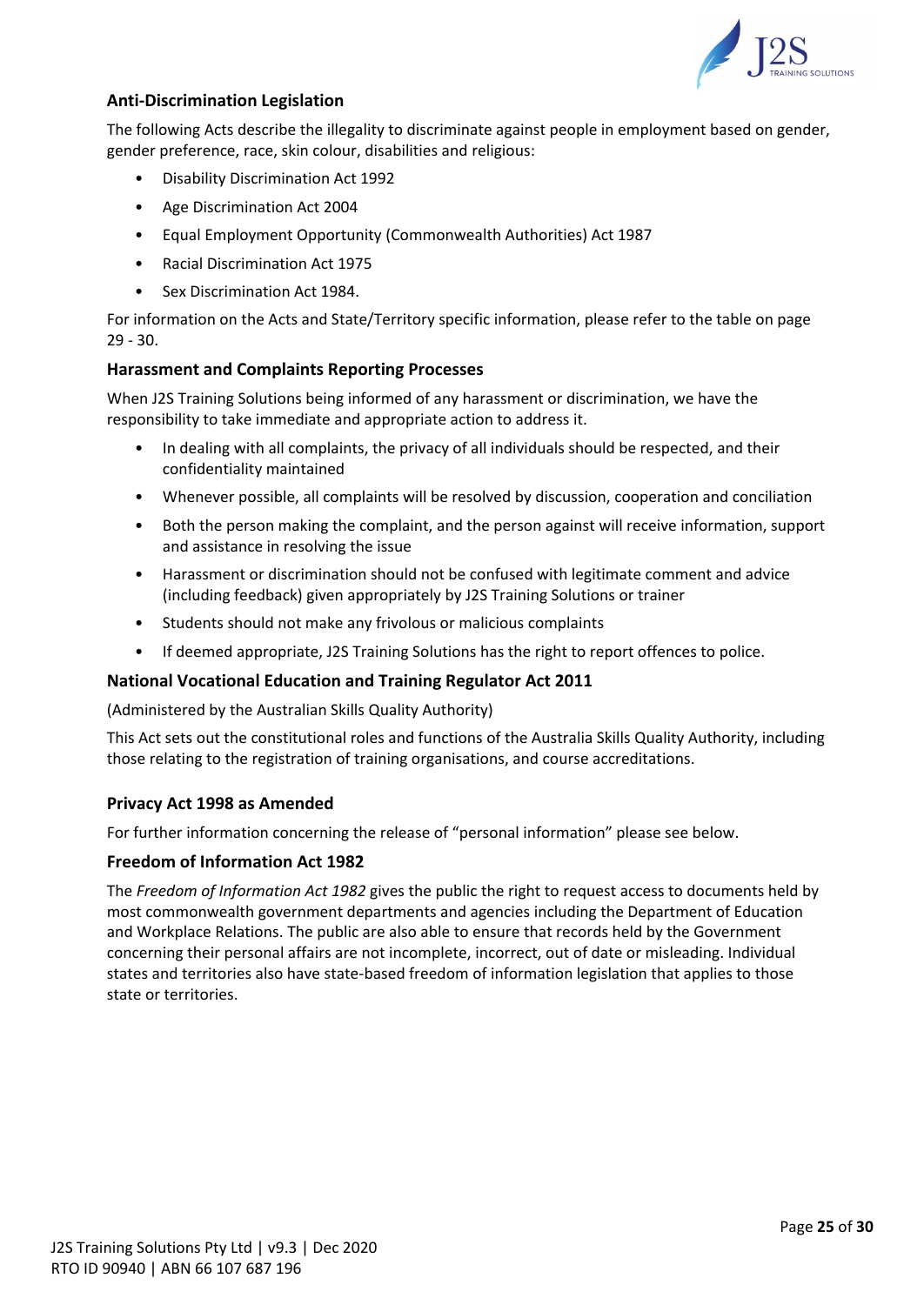

# <span id="page-26-0"></span>**Code of Conduct**

# <span id="page-26-1"></span>**Introduction**

J2S Training Solutions is committed to providing a level of service to its clients that demands high ethical behaviour at all times. Training is a personal service that requires staff and sub-contractors to act in a responsible manner at all times. The rights, needs and wishes of clients must always be respected.

# <span id="page-26-2"></span>**Application of the Code of Conduct**

J2S Training Solutions has a code of conduct for its staff and students that must be adhered to at all times. The Chief Executive Officer has the responsibility to bring this code of conduct to the notice of all staff and students, and ensure it is adhered to. The management of J2S Training Solutions will deal with breaches of the code of conduct. Performance appraisal, where implemented, will include consideration of the code of conduct.

## <span id="page-26-3"></span>**Basic Principles of Conduct**

It is expected that staff and students will work in a manner which displays respect for others and for personal and company property. It is also expected they will show diligence in their work, honesty in all dealings with each other and other parties, and respect for the privacy of others. Staff and students will conduct themselves in a manner which respects the laws of Australia, including the states and the regulations of statutory bodies. The policies and procedures of J2S Training Solutions also form an important part of the code of conduct.

It is expected that all staff and contractors will:

- Communicate with all students, colleagues and stakeholders in a manner that displays professionalism, courtesy and respect
- Work to the best of their ability at all times
- Take reasonable steps to ensure there is adequate protection of confidential information
- Comply with intellectual property guidelines
- Ensure the safety of colleagues and students by reporting any matters that may threaten the safety of others or that may pose a risk of damage to property
- Conduct their assessment and training duties in accordance with the requirements of their position and in accordance with the learning materials, training package requirements and other guidelines for the qualification
- Deliver training fairly and courteously to all students without bias or prejudice
- Provide assessment and feedback in accordance with J2S Training Solutions' policies and procedures
- Provide support and educational guidance to students in a timely and responsive manner
- Perform their work duties diligently and provide reports and feedback to the manager as requested
- Be available for staff meetings, professional development and training updates
- Provide for the accurate retention of records as required by the training organisation
- Act in accordance with relevant laws and agreements that are applicable to J2S Training Solutions
- Comply with any lawful and reasonable direction given by a person who has authority to give such a direction
- Report fraud or corrupt conduct to the Chief Executive Officer of J2S Training Solutions or external authorities
- Observe legislation and J2S Training Solutions policies in relation to discrimination on the grounds of gender, sexuality, race, religion, age, disability and/or marital status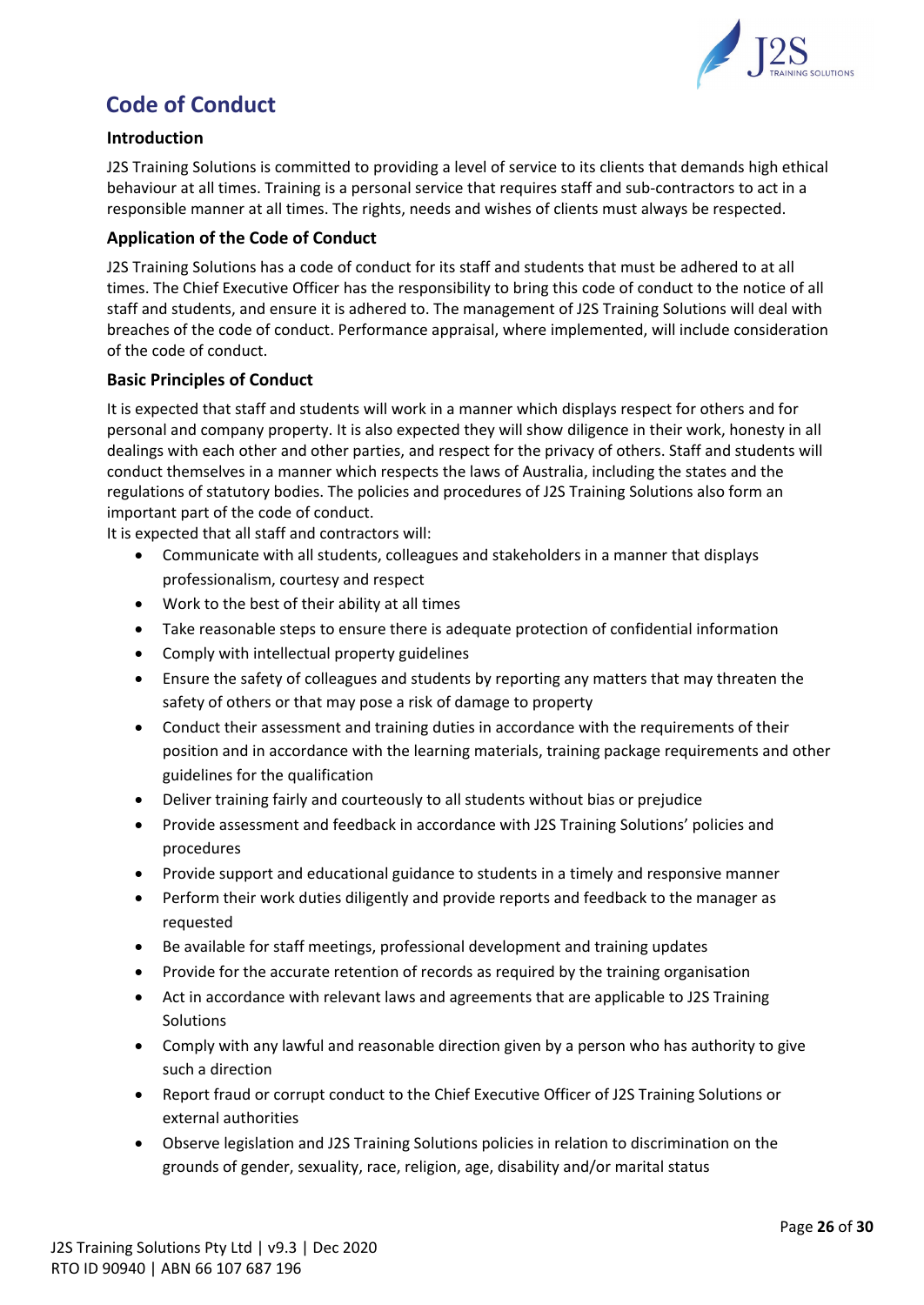

- Provide a safe workplace free from bullying and intimidation. If bullying is experienced or witnessed, it should be reported to Management of J2S Training Solutions as soon as possible
- Take reasonable steps to avoid any conflict of interest (actual, perceived or potential) in connection with the operation of J2S Training Solutions and its delivery of training
- Conflicts of interest, actual, perceived or potential, cannot always be avoided. Where this is the case, the Code of Conduct requires employees/subcontractors to disclose details of any material personal interest of the employee/contractor in connection with the operations of J2S Training Solutions and its training delivery.

# <span id="page-27-0"></span>**A trainer or assessor is expected to:**

- Be aware of current trends and practices in the industry in which they deliver
- Provide students with information about requirements for assessment in each unit or subject and give feedback to students about their progress
- Be prepared to negotiate assessments in recognition of the diverse needs of learners
- Refer to, and adhere to, the policies and procedures of J2S Training Solutions for all dealings with clients and stakeholders
- Keep clear and accurate records of all training and assessment and make them available to the Trainer Manager at any time
- Attend staff meetings and professional development, as required
- Maintain current knowledge of the Vocational Training Industry as it applies to trainers and assessors
- Report any issues arising through dealings with students or stakeholders that J2S Training Solutions should be aware of
- Monitor the currency of the Training Package that they work with to ensure delivery is compliant
- Not gain, or seek to gain, a benefit or an advantage from an employee, contractor or any other person associated with J2S Training Solutions.

# <span id="page-27-1"></span>**Students and Clients:**

In assisting with the provision of a conducive learning environment for all course participants, the following rights and responsibilities are to be observed by all students:

- Ensure arrival on time for any face-to-face teaching, to return by the stated times after breaks and not to leave early without prior notice and good reason
- Leave training facilities clean and tidy
- Ensure an understanding of the course or unit assessment requirements
- Check holidays, business commitments etc. do not clash with examinations
- Notify J2S Training Solutions of any change in address or personal details
- Maintain a high standard of behaviour whilst undertaking educational activities and refraining from any activities that may result in damage to property or unduly interfering with the comfort or convenience of other participants
- Refrain from behaviour that may disrupt or interfere with the teaching or learning of others
- Observe all safety, health and hygiene requirements, including appropriate dress, footwear and personal protective equipment
- Take responsibility to identify and tell staff about any individual learning needs they have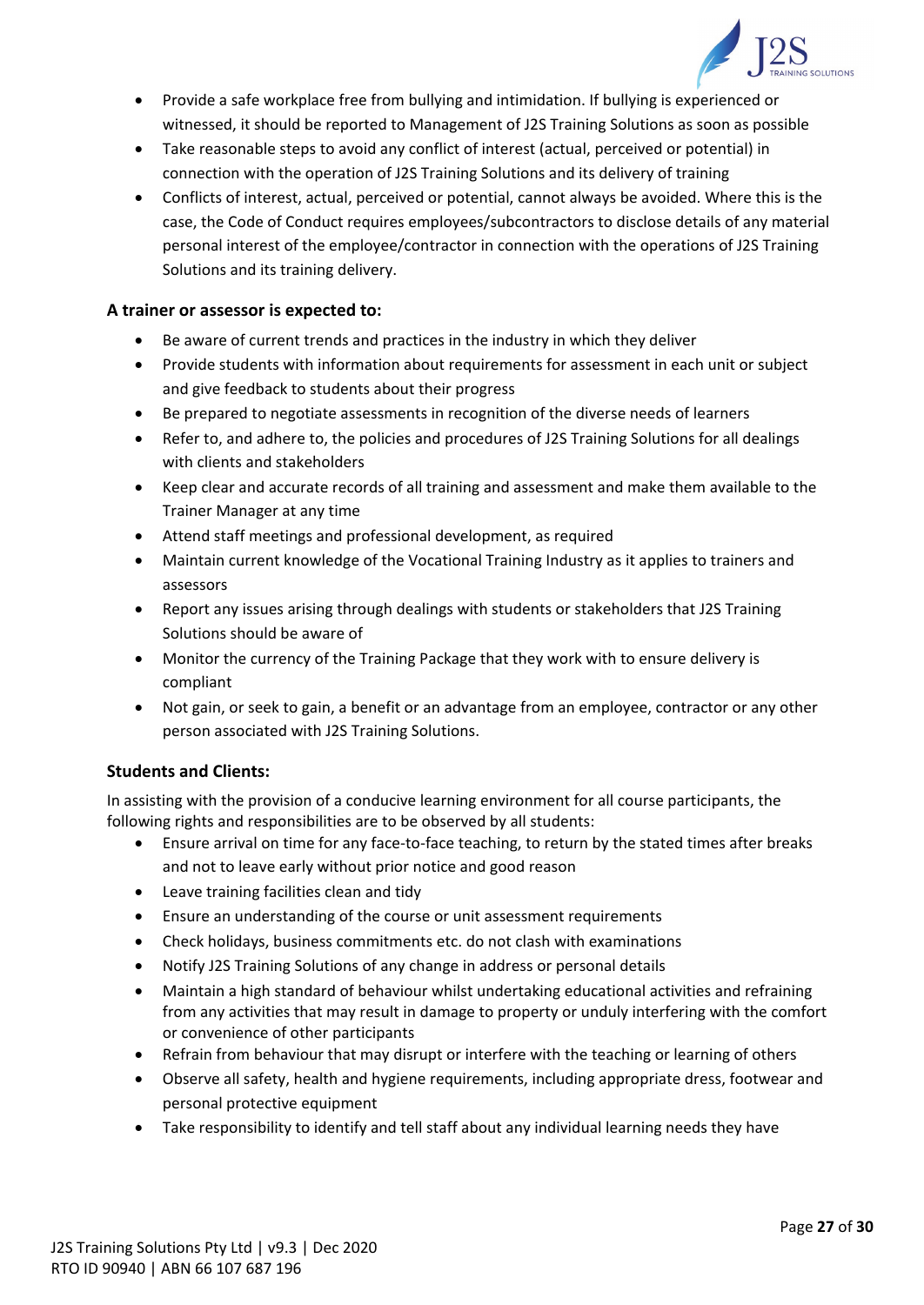

- Keep the trainer and coordinators informed of any difficulties that may be interfering with their learning or where they may need some extra assistance
- Check the assessment requirements for each subject including due dates and number of assignments
- Be aware of, and meet, the trainer's individual expectations in relation to submitting assignments, attendance, communication, negotiation and problem-solving strategies
- Be aware of, and comply with, the J2S Training Solutions' policies that may affect students
- Conduct themselves appropriately at all times whilst a student is with J2S Training Solutions.

# <span id="page-28-0"></span>**Unacceptable behaviour**

Unacceptable behaviour from J2S Training Solutions staff, contractors and students includes:

- Disobeying any reasonable direction by a management or J2S Training Solutions' approved representative (e.g. Trainer/Assessor)
- Discrimination, harassment and victimisation
- Bullying and intimidation. This includes malicious gossip, demeaning remarks or consistent sarcasm or spiteful comments directed at other individuals in the workplace or classroom. This includes comments or posts in social media that are aimed at colleagues, students or management
- Behaving in a manner that is disruptive or unacceptable. This includes yelling at another person, making threatening gestures or using offensive language (including swearing) that is inappropriate or may cause another person to feel unsafe, frightened or threatened
- Making racist or sexist comments
- Disrupting the workplace or classroom in a way that causes unnecessary stress or distress to others and reduces harmony within the workplace or classroom
- Viewing or distributing offensive material via the internet, email or other means
- Illegal use of drugs or alcohol
- Vandalism or causing willful damage to property of J2S Training Solutions or other organisations
- Endangering the safety of self or others.

All students who enrol with J2S Training Solutions are bound by J2S Training Solutions' policies and procedures and Code of Conduct. Any breaches to the policies, procedures and Code of Conduct are dealt with under J2S Training Solutions' Disciplinary Policy and Procedure, which each student must obey as a condition of their enrolment.

Students must follow all safety rules, directions and instructions given by any person acting on behalf of J2S Training Solutions. Where a threat or a risk is identified, this may result in a temporary exclusion from a class until the threat or risk is negated.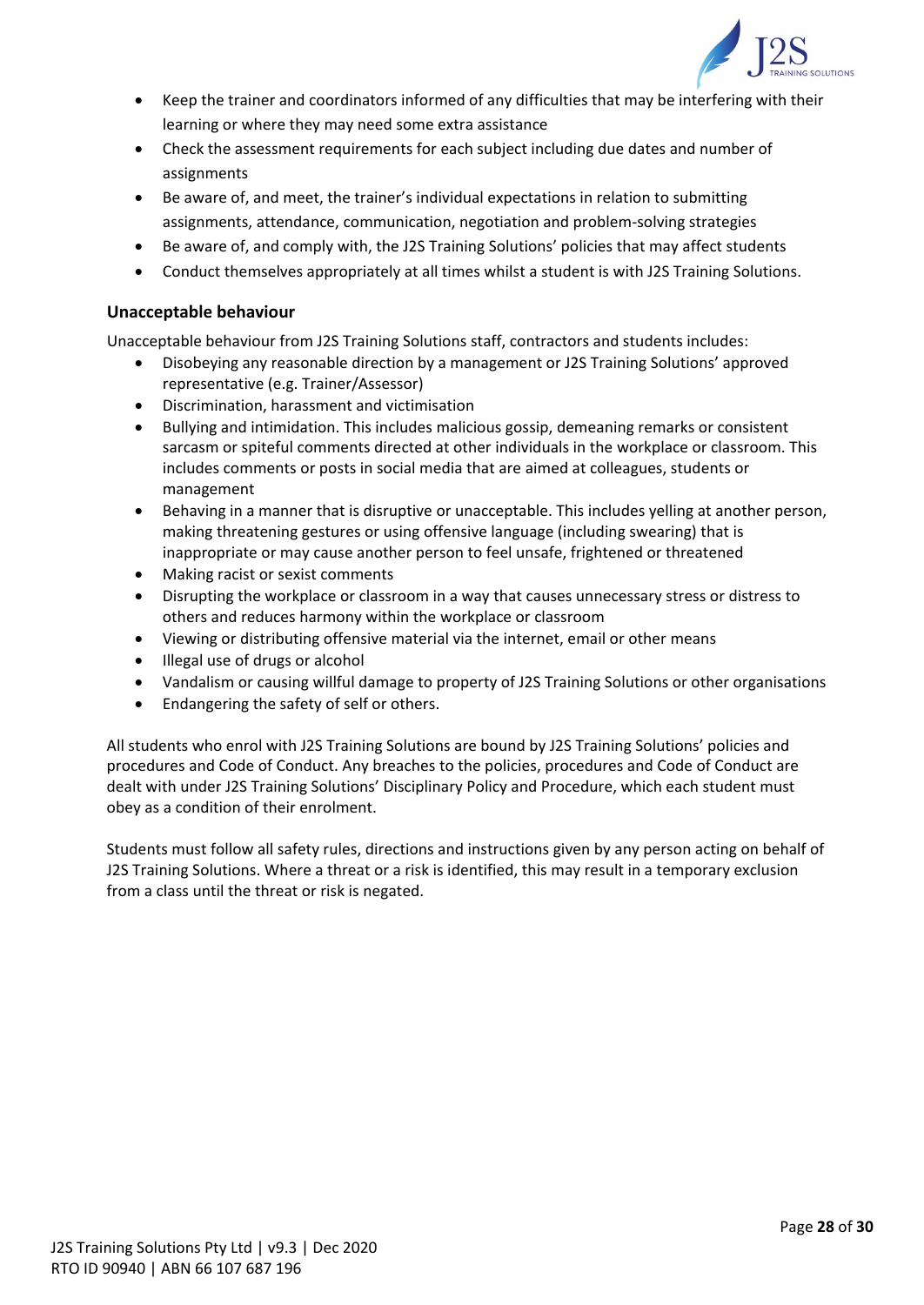

| National Legislation /<br><b>Regulator Act</b>                                | Link                                                                                                                                                                                                                                                  |
|-------------------------------------------------------------------------------|-------------------------------------------------------------------------------------------------------------------------------------------------------------------------------------------------------------------------------------------------------|
| Age Discrimination Act 2004                                                   | https://www.ag.gov.au/RightsAndProtections/HumanRights/Pages/Australias-<br>Anti-Discrimination-Law.aspx                                                                                                                                              |
|                                                                               | For State/Territory specific information please select the relevant<br>State/Territory listed at the bottom of the above-mentioned page.                                                                                                              |
| Apprenticeship and Traineeship<br>Act 2001                                    | NSW - http://www.legislation.nsw.gov.au/maintop/view/inforce/act+80+20<br>$01 + cd + 0 + N$                                                                                                                                                           |
|                                                                               | QLD - https://www.legislation.qld.gov.au/LEGISLTN/CURRENT/F/FurtherEdT<br>rngA14.pdf                                                                                                                                                                  |
| Competition and Consumer Act<br>2010                                          | https://www.legislation.gov.au/Series/C2004A00109                                                                                                                                                                                                     |
| Copyright Act 1968                                                            | https://www.legislation.gov.au/Series/C1968A00063                                                                                                                                                                                                     |
| <b>Disability Discrimination Act</b><br>1992                                  | https://www.ag.gov.au/RightsAndProtections/HumanRights/Pages/<br>Australias-Anti-Discrimination-Law.aspx                                                                                                                                              |
|                                                                               | For State/Territory specific information please select the relevant<br>State/Territory listed at the bottom of the above-mentioned page.                                                                                                              |
| Disability Standards for<br><b>Education 2005</b>                             | https://www.legislation.gov.au/Series/F2005L00767                                                                                                                                                                                                     |
| <b>Equal Employment Opportunity</b><br>(Commonwealth Authorities) Act<br>1987 | https://www.legislation.gov.au/Series/C2004A03429 For State/Territory specific<br>information please go to http://www.business.gov.au/business-<br>topics/employing-people/Pages/equal-employment-opportunity-and-anti-                               |
|                                                                               | discrimination.aspx and select the relevant State/Territory                                                                                                                                                                                           |
| <b>Fair Trading</b>                                                           | http://www.business.gov.au/business-topics/selling-products-and-services/fair-<br>trading/Pages/fair-trading-laws.aspx                                                                                                                                |
|                                                                               | For State/Territory specific information please select the relevant<br>State/Territory listed at the bottom of the above-mentioned page                                                                                                               |
| Freedom of Information Act<br>1982                                            | https://www.legislation.gov.au/Series/C2004A02562                                                                                                                                                                                                     |
| Freedom of Information<br>Amendment (Reform) Act 2010                         | https://www.legislation.gov.au/Series/C2010A00051                                                                                                                                                                                                     |
| <b>Higher Education Support Act</b><br>2003                                   | https://www.legislation.gov.au/Series/C2004A01234                                                                                                                                                                                                     |
| <b>National Vocational Education</b><br>and Training Regulator Act 2011       | https://www.comlaw.gov.au/Series/C2011A00012                                                                                                                                                                                                          |
| Privacy Act 1988                                                              | https://www.legislation.gov.au/Series/C2004A03712                                                                                                                                                                                                     |
| Privacy Amendment (Enhancing<br>Privacy Protection) Act 2012                  | https://www.legislation.gov.au/Series/C2012A00197                                                                                                                                                                                                     |
| <b>Racial Discrimination Act 1975</b>                                         | https://www.ag.gov.au/RightsAndProtections/HumanRights/Pages/A<br>ustralias-Anti- Discrimination-Law.aspx<br>For State/Territory specific information please select the relevant<br>State/Territory listed at the bottom of the above-mentioned page. |